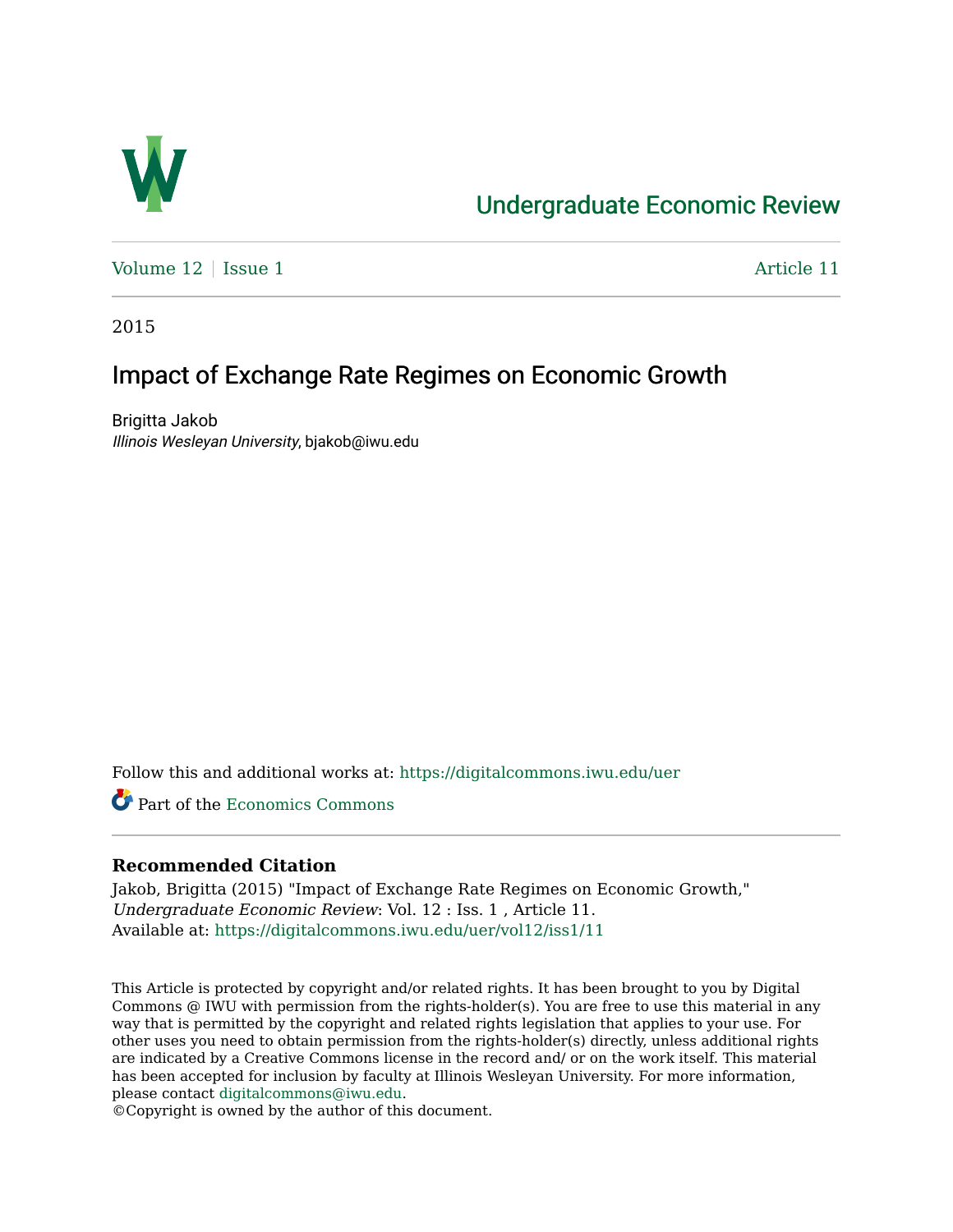# Impact of Exchange Rate Regimes on Economic Growth

### Abstract

It has been a challenge to identify a direct correlation between exchange rate regimes and economic growth. One of the most important issues left unanswered in international finance is the debates over which type of exchange rate can best stimulate economic growth.

The main hypothesis of this research is that fixed exchange rate regime will have positive correlation with GDP growth due to the stability factor it has to offer. Control variables used in this study include inflation rate, gross capital formation (%GDP), index of government spending, and index of human capital per person. After observing the data from 74 countries for year 2012, it is found that there is a positive and significant correlation between pegged exchange rate and growth in GDP.

#### Keywords

exchange rate, economic growth, flexible exchange rate, fixed exchange rate, exchange rate regimes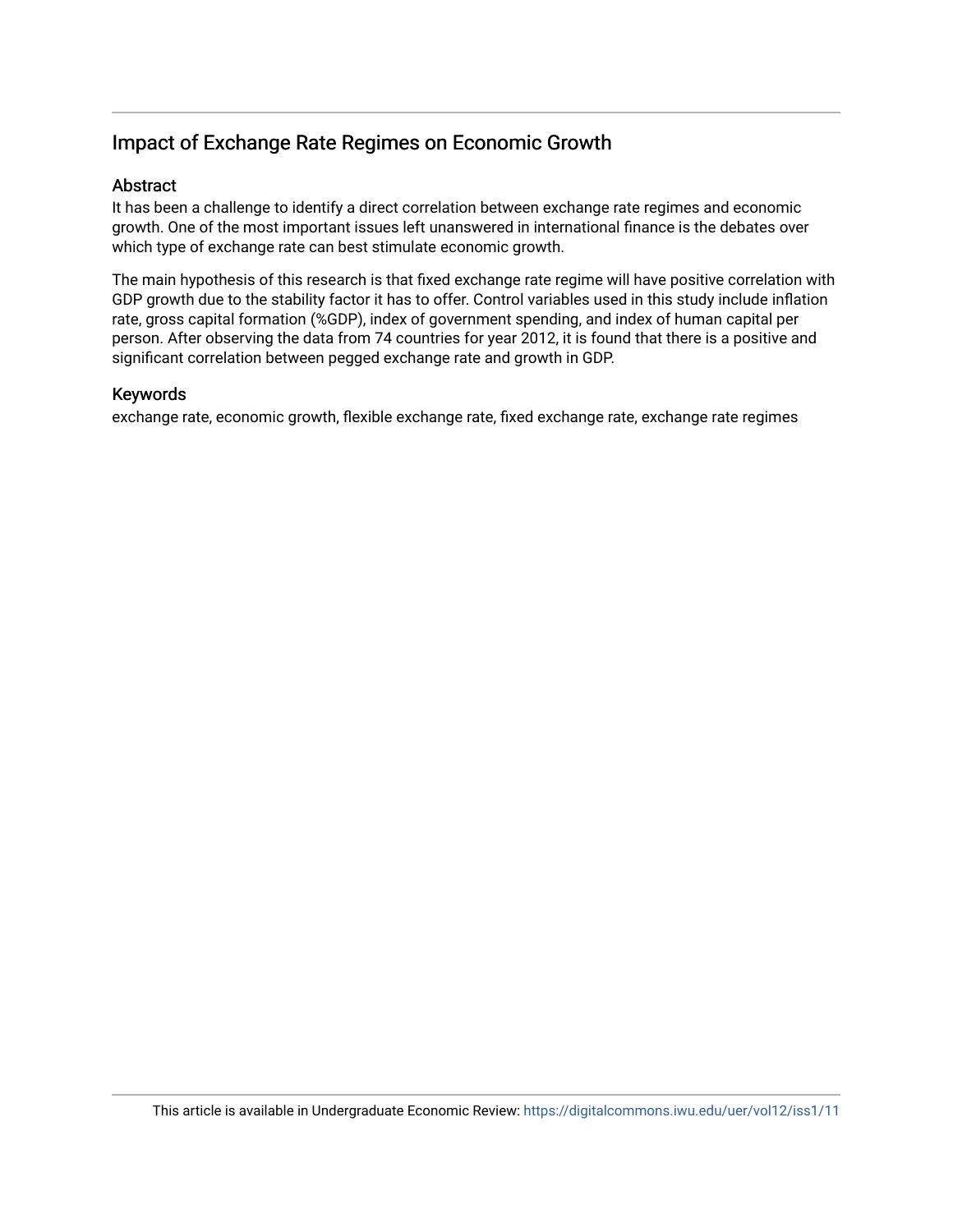### **The Impact of Exchange Rate Regimes on Economic Growth**

#### **By: Brigitta Jakob**

## **Introduction**

It has been a challenge to identify a direct correlation between exchange rate regimes and economic growth. One of the most important issues left unanswered in international finance is the debates over which type of exchange rate can best stimulate economic growth. Stable exchange rate systems are an important component to stable and prosperous economic growth. Stability is the main advantage of a fixed exchange rate, because the exchange rate between the currency and its peg does not fluctuate based on market conditions. Therefore, it can create a steady business climate favorable for trade and investments. On the other hand, floating exchange rate allows the central banks to exercise more independent monetary policy, which is crucial to control the economy. However, past research projects have shown mixed results about the impact of exchange rate regimes on economic growth, partly because of the way each individual country's economic conditions interact with the chosen exchange rate regime.

This paper seeks to identify how various exchange rate regimes influence GDP growth, which is an indicator of an economic growth. The main hypothesis of this research is that fixed exchange rate regime will have positive correlation with GDP growth due to the stability factor it has to offer. Control variables used in this study include inflation rate, gross capital formation (%GDP), index of government spending, and index of human capital per person. After observing the data from 74 countries for year 2012, it is found that there is a positive and significant correlation between pegged exchange rate and growth in GDP.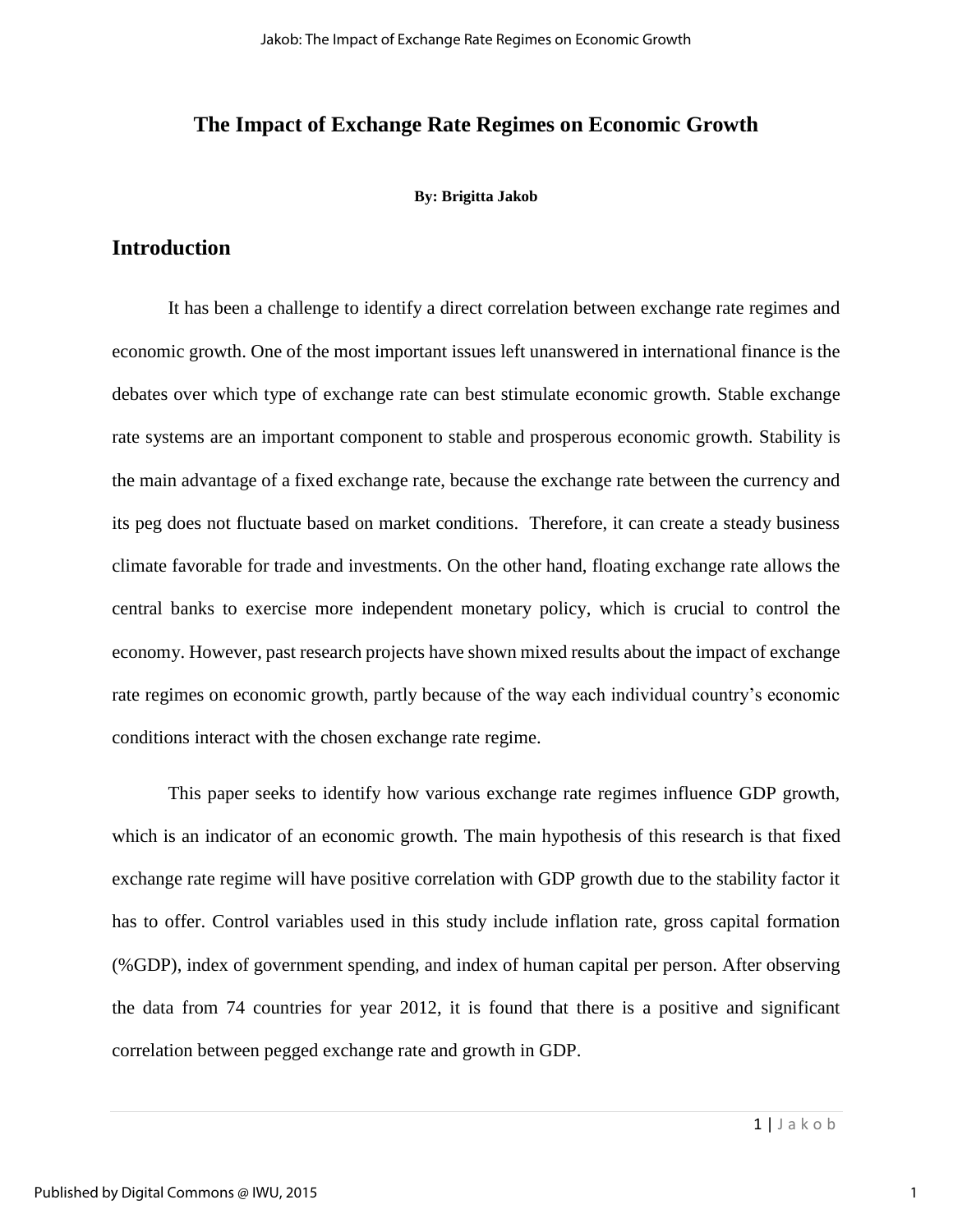## **Background**

### **Exchange Rate Regimes**

 Countries have a wide scale of exchange rate regimes to choose from, ranging from fixed (conventional peg) to freely floating exchange rate. The regime type a country chooses should depend on the current economic situation, size of the economy, the types of exchange rates other countries are using, and the long term economic policy goal. For example, price stability with trade partners is crucial for an open economy that has a large portion of its GDP dependent on exports. Therefore, this country will be less likely to adopt a freely floating exchange rate where price volatility is potentially high and can discourage international trade.

 According to IMF *de facto* classification, exchange rate arrangements can be classified into four categories: hard pegs or fixed regimes (such as currency board arrangements), soft pegs or intermediate regimes (such as crawling pegs, stabilized arrangements, and craw-like arrangements), floating regimes (such as managed floating and free floating), and residuals (IMF, 2013, p. 4). Under fixed exchange rate, local currency is either pegged against another currency or a basket of other currencies. The main goal of this system is to achieve stability in the value of currency through fixing it against a stronger and more stable currency (or currencies). The main advantage of this system is that the currency does not fluctuate according to market conditions, and therefore creates a stable and predictable business climate for investments and trade between the two currencies. However, the main drawback of pegged exchange rates is that it is very difficult for government to conduct independent monetary policy and to liberalize capital markets at the same time (Thirlwall, 2003, p. 78). For instance, capital outflows will result in currency depreciation. In order to tackle this, the central bank needs to raise domestic interest rates which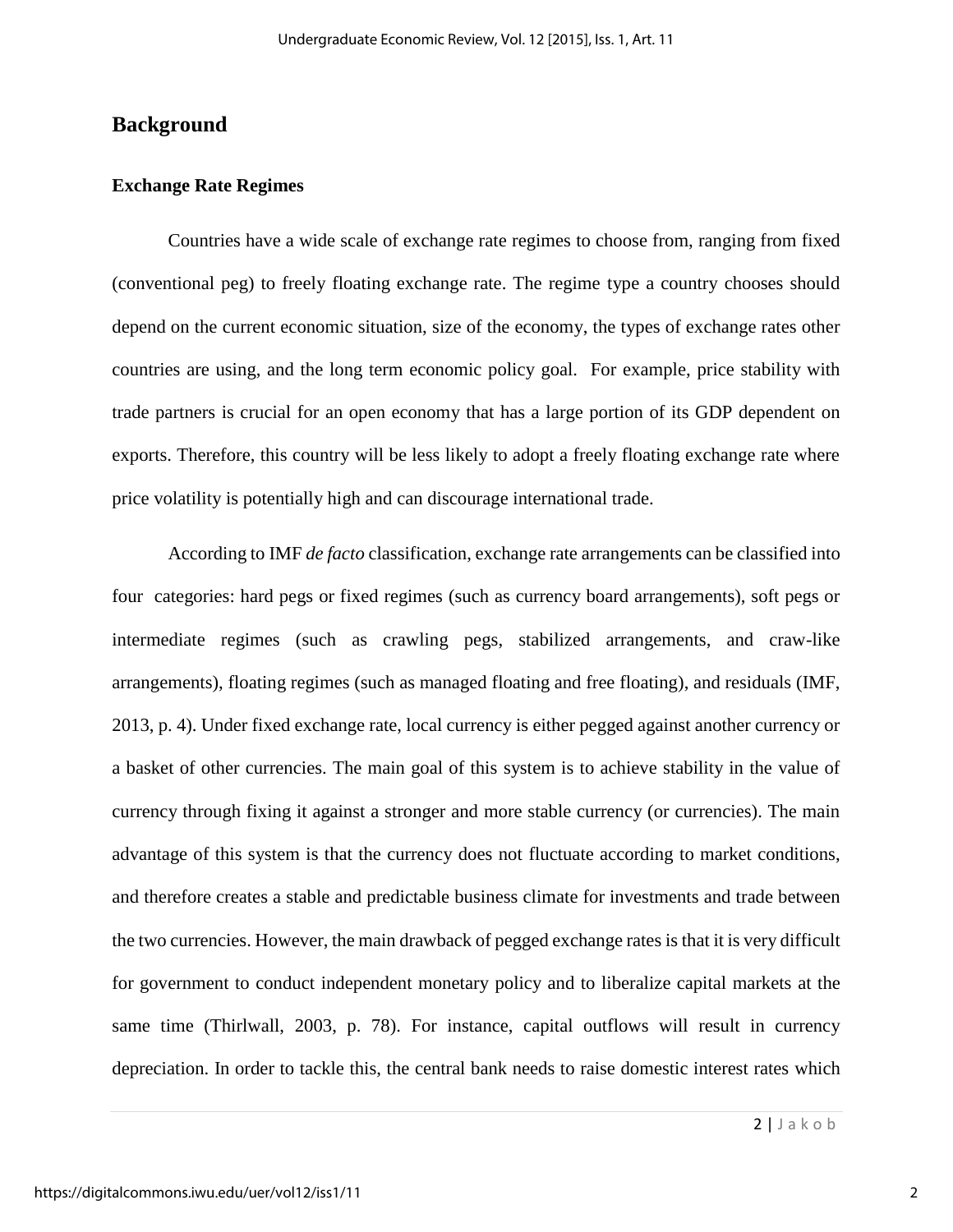eventually depresses the domestic economy. The reverse situation occurs with capital inflows. Therefore, the only way for an economy to maintain domestic and external equilibrium is either to control capital movements or to allow the exchange rate to float.

 Within flexible exchange rate regime, the value of currency is allowed to fluctuate based on the supply and demand of that particular currency in the exchange market. One of the advantages of floating regime is the automatic adjustment of balance of payments, whose deficit or surplus is corrected by appreciation or depreciation of the currency (Ghosh, Gulde, & Wolf, 2002, p. 54). The main disadvantage of this system is the stability factor. Exchange rate can appreciate wildly and therefore be disruptive for tradable goods sector. When the currency depreciates, it can lead to extreme inflation by raising the domestic price of imports. Therefore, many countries that adopt floating exchange rate practice managed floating by intervening in some level in order to maintain their macroeconomic stability and minimize volatility impact. In reality, the implementations of exchange rate regimes are not always about choosing the other end of spectrum. Most countries adopt a variety of combinations of both fixed and floating regimes, which are called intermediate regimes. One type of intermediate regimes is the crawling peg, where a currency value is allowed to fluctuate within a certain limit.

So far, there has not been an agreement regarding which exchange rate regime is the most optimal for an economy because the view about the more preferred exchange rate, especially for the emerging economies, has changed over time. In the 1990s, fixing an exchange rate to a strong currency like the U.S. dollar contributed to low inflation and the sound fiscal position. The resulting stable expectations then promoted investment and boosted long-term growth, which has become known as the East Asian miracle (Petreski). This practice became popular, especially among countries who just transitioned into market economies and which were trying to stabilize

3 | J a k o b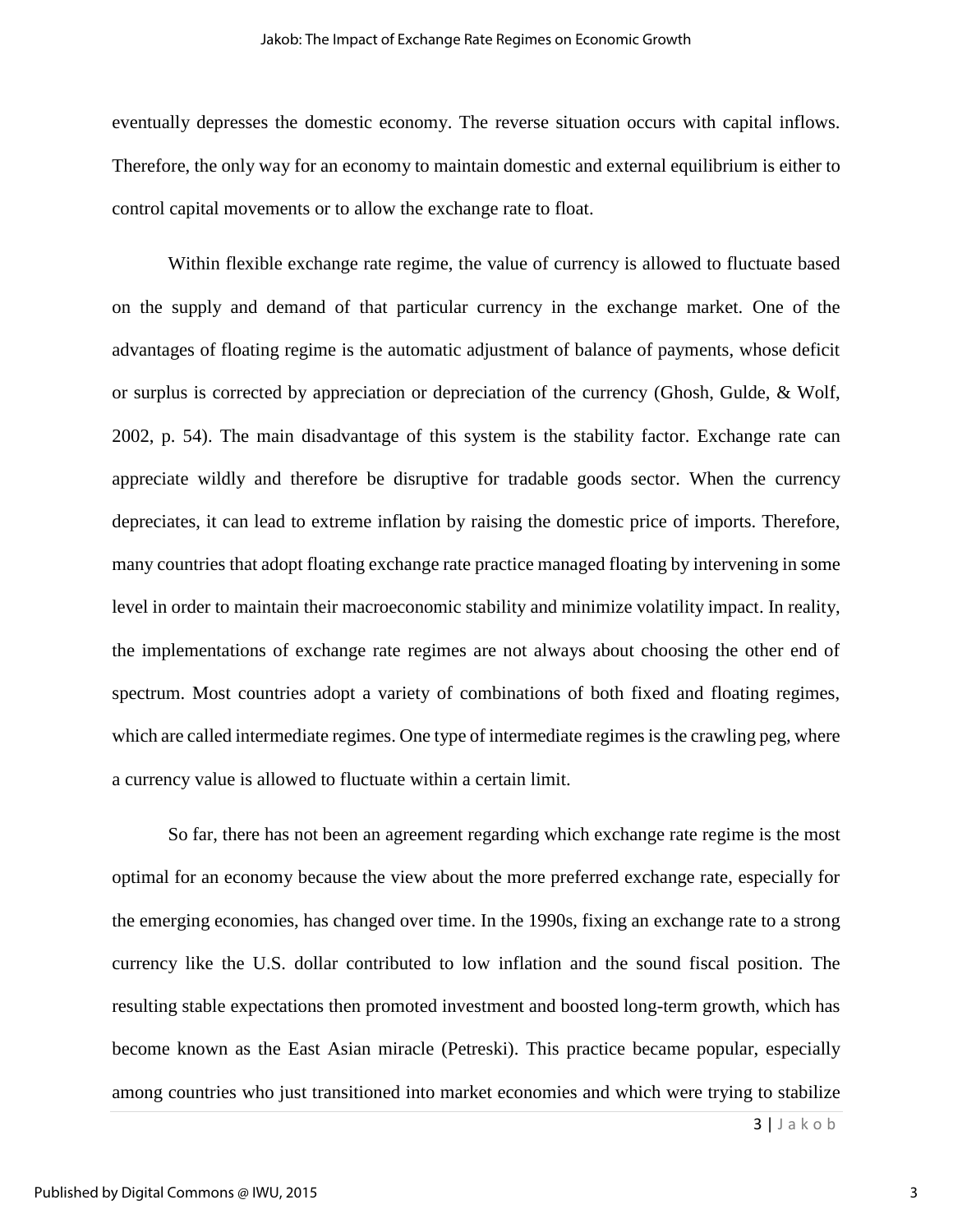their economy after price liberalizations (Rogoff, Husain, Mody, Brooks, & Oomes, 2003). The formation of the Eurozone also contributed to this trend as the member countries started to use the Euro as their currency. However, the capital flight that triggered financial crisis in emerging economies in the late 1990s and resulted in collapsing currencies underlined the fragility of this pegged exchange rate (Ghosh and Ostry, 2009).

After the crisis, a review done by the IMF suggested that bipolar prescription could be a better exchange rate choice to implement. Bipolar prescription is the idea that simple pegs were too prone to crisis, and that countries should instead adopt either hard pegs or a free floating system. Therefore, the exchange rate value is either pegged to another currency or purely determined by the market mechanism without government intervention (Ghosh and Ostry, 2009). However, even this prescription was changed several years later when the collapse of Argentina's currency board once again muddled the world's opinion on the presumably most optimal exchange rate regime.

#### **Exchange Rate and Economic Growth**

 There is no fixed agreement on choosing the most suitable exchange rate to maintain macroeconomic stability. The choice of an appropriate exchange rate system must depend on the particular features of each country. Free floating exchange rate regimes adopted by developed countries might not suit developing countries whose insurance markets are not so well developed and whose economy is not stable enough to absorb the risks from exchange rate volatility. Therefore, in theory, if the right regime is adopted, it could facilitate better business climate and potentially enhance economic growth in the long run.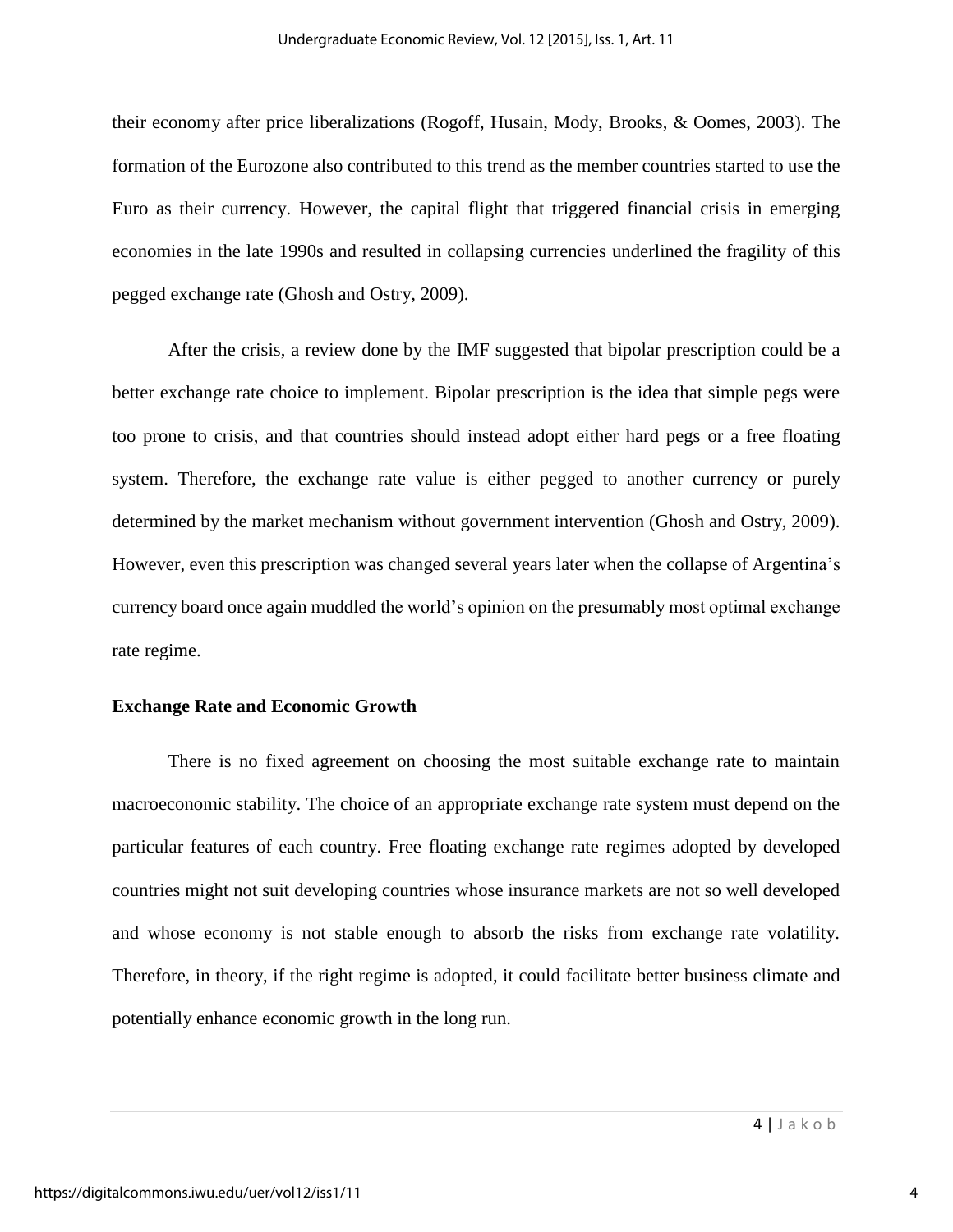Economic theory does not clearly articulate how exchange rate regimes can affect economic growth, and there are a limited number of studies which investigate this relationship. Most studies focus on how exchange rate impact international trade and investments. According to Levy-Yeyati and Sturzenegger (2002), exploration in the topic of exchange rates and growth has induced less research, "probably due to the fact that nominal variables are considered to be unrelated to longer-term growth performance" (p.2). Their research explored the implications for macroeconomic variables of choosing a particular exchange rate arrangement by assessing the impact of exchange rate regimes on inflation, money growth, real interest rates, and real output growth. They found that the correlation between exchange rate and output growth existed, even though the influence might not be very clear.

Two interesting trends were found in a study conducted by Huang and Malhtora (2004) in 12 developing Asian countries and 18 advanced European countries over the period of 1976-2001. Firstly, they discovered that the choice of exchange rate regimes did not have significant impact on economic growth in European nations, although more flexible regimes were associated with higher growth. Secondly, developing countries in Asia which adopted managed float seemed to outperform other countries in the area which adopted different regimes. Therefore, their study concluded that exchange rates do impact economic growth but may depend on how developed the economy is. Moreover, Ghosh *et al* (1996) found that there was a moderately weak connection between exchange rate regime and growth of output—one measure of economic growth. In his study, countries that maintained pegged exchange rate achieved higher investment, yet attained lower productivity compared to countries with floating exchange rates (Ghosh, Gulde, Ostry, & Wolf, 1996). Overall, per capita growth was slightly lower in countries with fixed exchange rates. A different result presented by De Grauwe and Schnabl (2004) showed that higher output occurred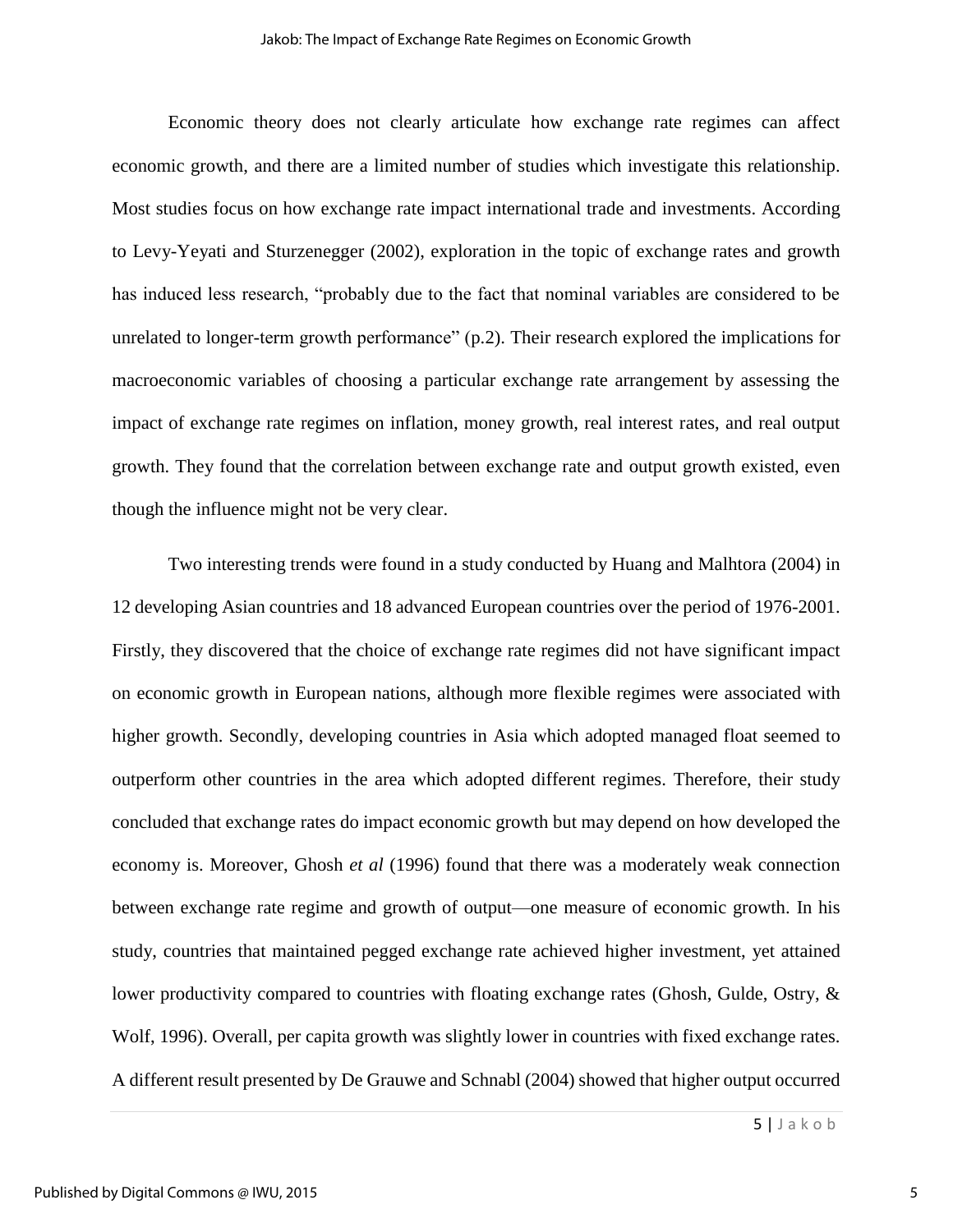under peg regimes in Central and Eastern Europe because of two main reasons. In addition to the eliminated exchange rate risk that stimulated international trade and international division of labor, fixed exchange rate promoted certainty which would lower interest rate, and eventually spur investment and economic growth.

### **Determinants of Economic Growth**

There are a number of factors that contribute significant roles in economic growth of a country. For the purpose of this research, the four main determinants of the growth will be used as control variables, namely rate of inflation, government spending, capital formation, and labor productivity.

#### 1. **Rate of Inflation**

According to a research conducted by Barro in 1960-1990 on 100 countries (countries' characteristics held constant), the estimated effects of inflation on economic growth were significantly negative. He found out that an increase in average inflation by 10 percentage points per year led to a reduction in the growth rate of real GDP per capita by 0.2-0.3 percentage point per year (Barro). Inflation and economic performance are negatively correlated because higher price level makes people to have less purchasing power. Because of this, consumers will demand fewer goods, because they can only afford fewer goods with the same amount of money they have. A decrease in demand of goods will lead to fewer goods produced and will result in lower GDP level. Therefore, the higher inflation rate is, the lower GDP growth is expected.

#### **2. Government Spending**

6 | J a k o b In a discussion of the Heritage Foundation's Index of Economic Freedom by Hristova (2012), she applied Granger casualty tests to the index of economic freedom data and annual real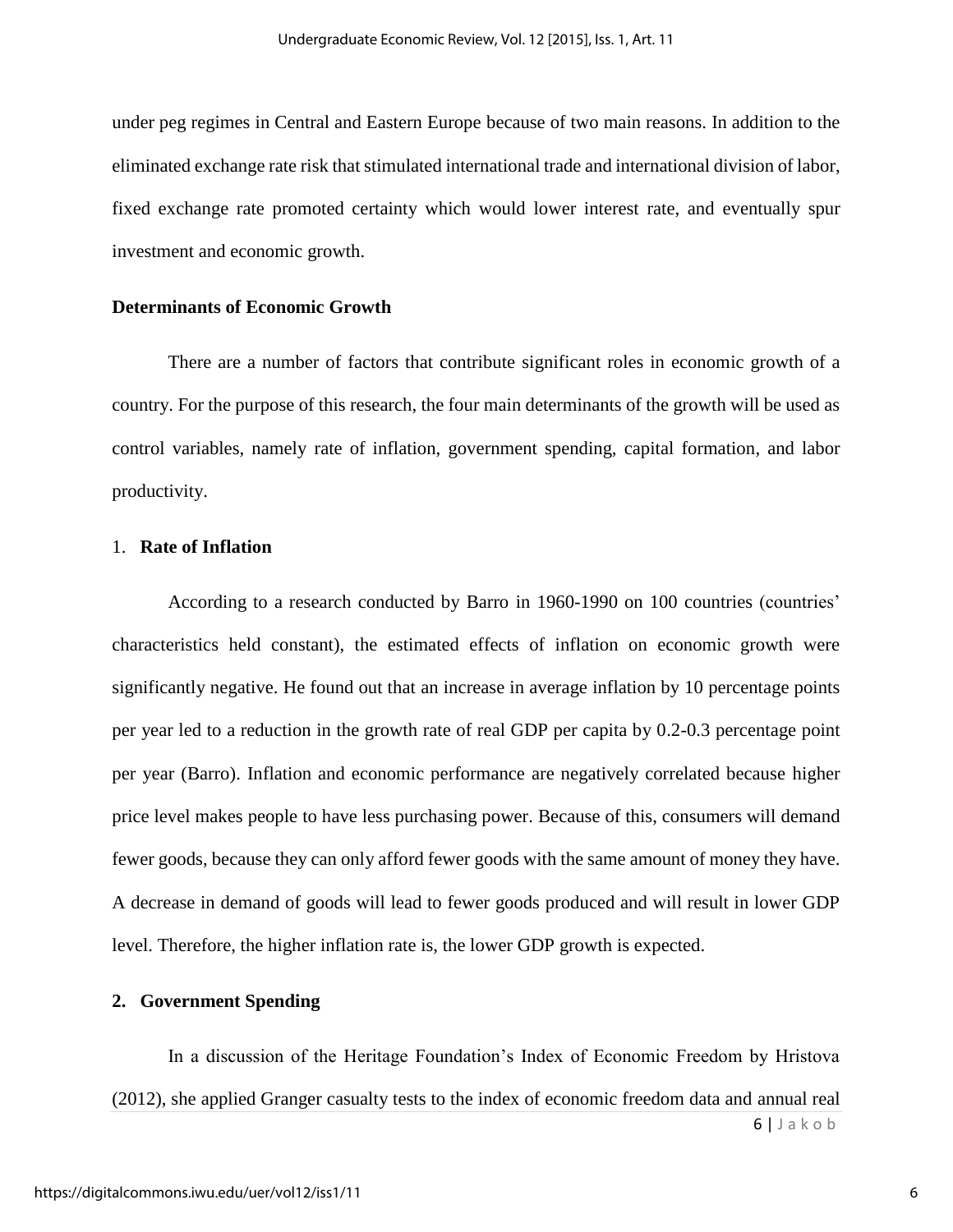GDP growth rates to explore the direction of causality between freedom and growth and identify the freedom categories which contribute to growth and the ones which deter growth. She found out that government spending impacts economic growth (Hristova). In the Heritage Foundation's measurement, Government Spending provides an evaluation of the level of government expenditure as a percentage of GDP. Although no ideal level of government spending has been identified by the researchers at the Heritage Foundation, levels of government expenditure that are close to zero are lightly penalized by the index measurement methodology while levels that exceed 30% of GDP get severely penalized (The Heritage Foundation). Thus, the results of Hristova's analysis suggest that developing countries can spur growth by keeping government expenditure levels close to zero.

#### **3. Capital Formation**

Capital has always been considered as a central element of economic growth. The more capital formation a country has, the more capital each worker has to work with. This increase in capital-labor ratio will result in higher output produced by each worker, and will boost the gross domestic product for that particular country. Therefore, higher capital formation is assumed to result in higher GDP growth. This assumption was backed up by a critical survey on selected empirical studies conducted by Waheed (2004). He concluded that the overall effects of foreign capital on economic growth in most of the empirical studies were positive and the negative effects were mainly due to methodological issues or data limitation (Waheed). The main explanation for this finding is because foreign capital can increase domestic savings, foreign exchange earnings as well as government revenue, and therefore promotes economic growth.

#### **4. Human Capital**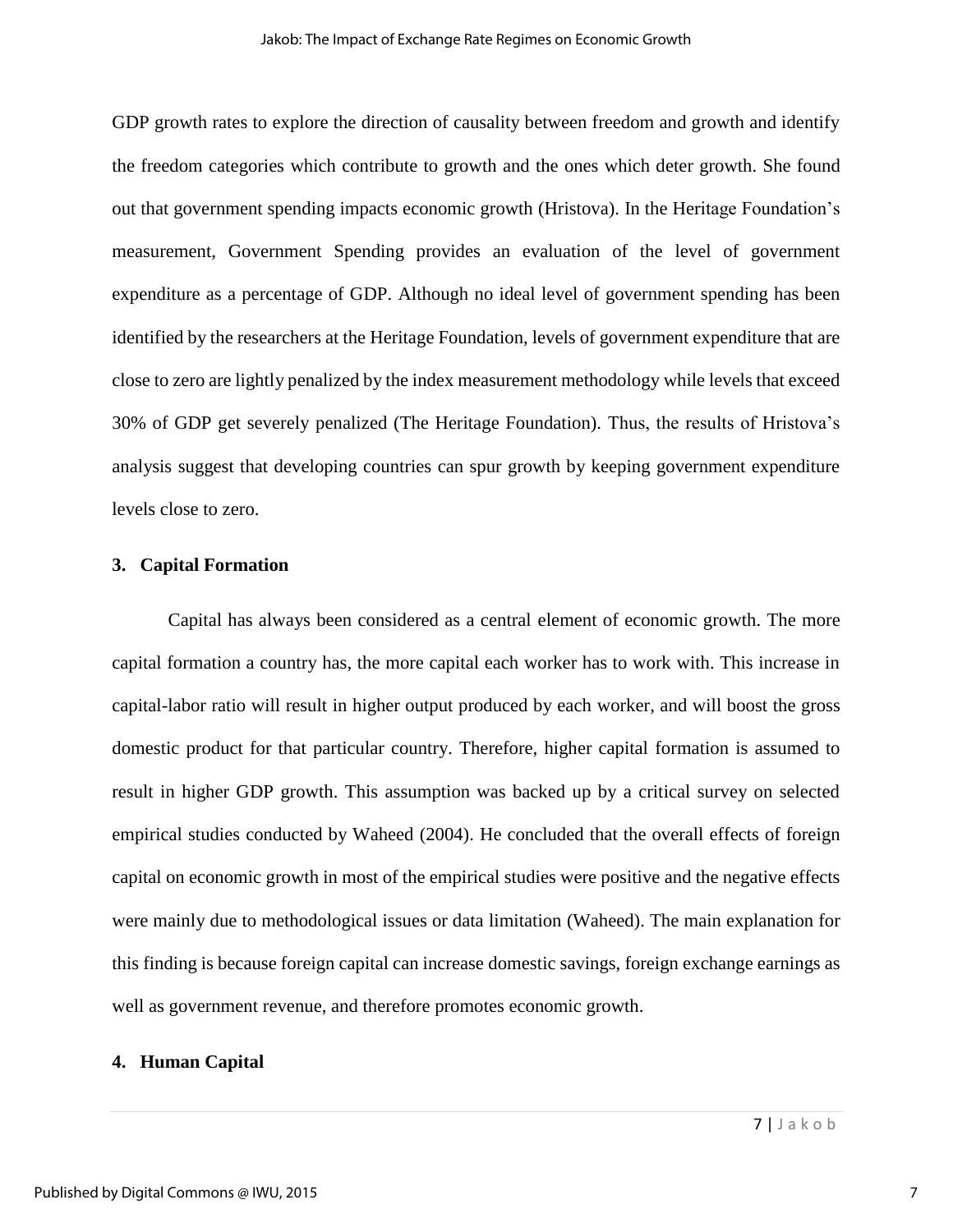According to endogenous growth theory, when human capital increases or when its quality improves (including education and health), economic growth and welfare will increase. Therefore, when there is an improvement in education or productivity of labor, economic performance is expected to be better. Umut utilized panel analysis techniques to examine the effects of human capital on economic growth on 14 countries from 1999-2008. It was observed that the effects of public expenditure on education and health expenditure on economic growth are positive (Umut). This implies that as public expenditure on education and health expenditure increase, economic growth increases. However, he found that secondary school enrollment has negative effect on economic growth (Umut).

## **Empirical Model**

 By adopting percentage of GDP growth as a measure of economic growth, this cross sectional research will be investigating the link between the choice of exchange rate regimes and GDP growth across 74 countries (36 developed and 38 developing countries) for the year of 2012. Therefore, relevant data for all variables will be gathered for the same year, except for the index of human capital per person which will be collected for 2011 (data for 2012 is not available). In this research, developed countries are classified as those with GNI per capita \$12,746 or more, while the developing countries are those with GNI per capita less than \$12,746 (World Bank).

For the purpose of this research, exchange rates will be classified into two major groups fixed and flexible regimes. Conventional pegs, currency boards, and pegs with no separate legal tender are classified into fixed regimes; while stabilized arrangements, crawling pegs, craw-like arrangements, managed float, and free floating are classified into flexible regimes. The data for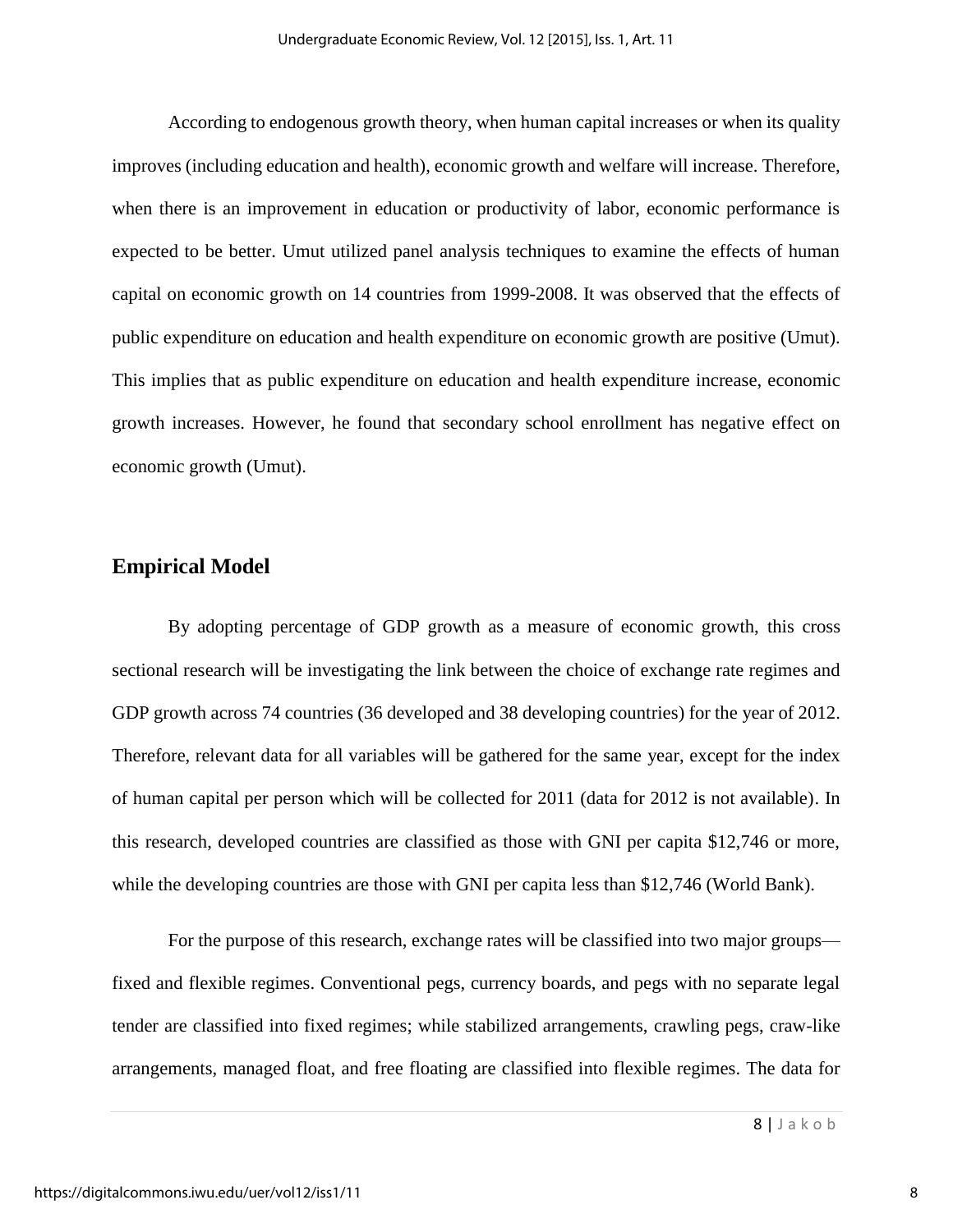exchange rates will be derived from IMF *de facto* classification—the actual exchange rate behavior countries adopt rather than what they claim to adopt—from the Annual Report on Exchange Arrangements for 2012.

 The main hypothesis of this research is that fixed exchange rate regimes have positive correlation with GDP growth due to the stability factor it has to offer. Control variables that will be used for this research are rate of inflation, index of government spending, gross capital formation (%GDP), and index of human capital.

 $Y = \alpha_1 + \alpha_2$  Exchange Rate Type +  $\beta_1$  Inflation Rate +  $\beta_2$  Govt. Spending +  $\beta_3$  Gross Capital Formation (%GDP) +  $\beta_4$  Human Capital +  $\mu$ 

The data for the inflation and gross capital formation (%GDP) for the year of 2012 will be derived from the World Bank's World Development Indicators. The gross capital formation in the measurement is measured as additions to fixed assets of the economy plus net changes in the inventories (World Bank). As explained in the background section, inflation rate is expected to be negatively correlated with economic growth, while the capital formation is expected to have positive correlation with the growth. Another control variable that will be used is index of human capital per person, which is calculated based on years of schooling and returns on education (Feenstra, Inklaar, and Timmer). This index is expected to be positively correlated with the economic growth because a higher index indicates that the labor is more productive and therefore can contribute more to the economic output. Since the data for 2012 is not available, the research will use the index data from year 2011 instead.

The last control variable is index of government spending, measured by the Heritage Foundation. The index is a composite measure of government consumption and transfers. The

9 | J a k o b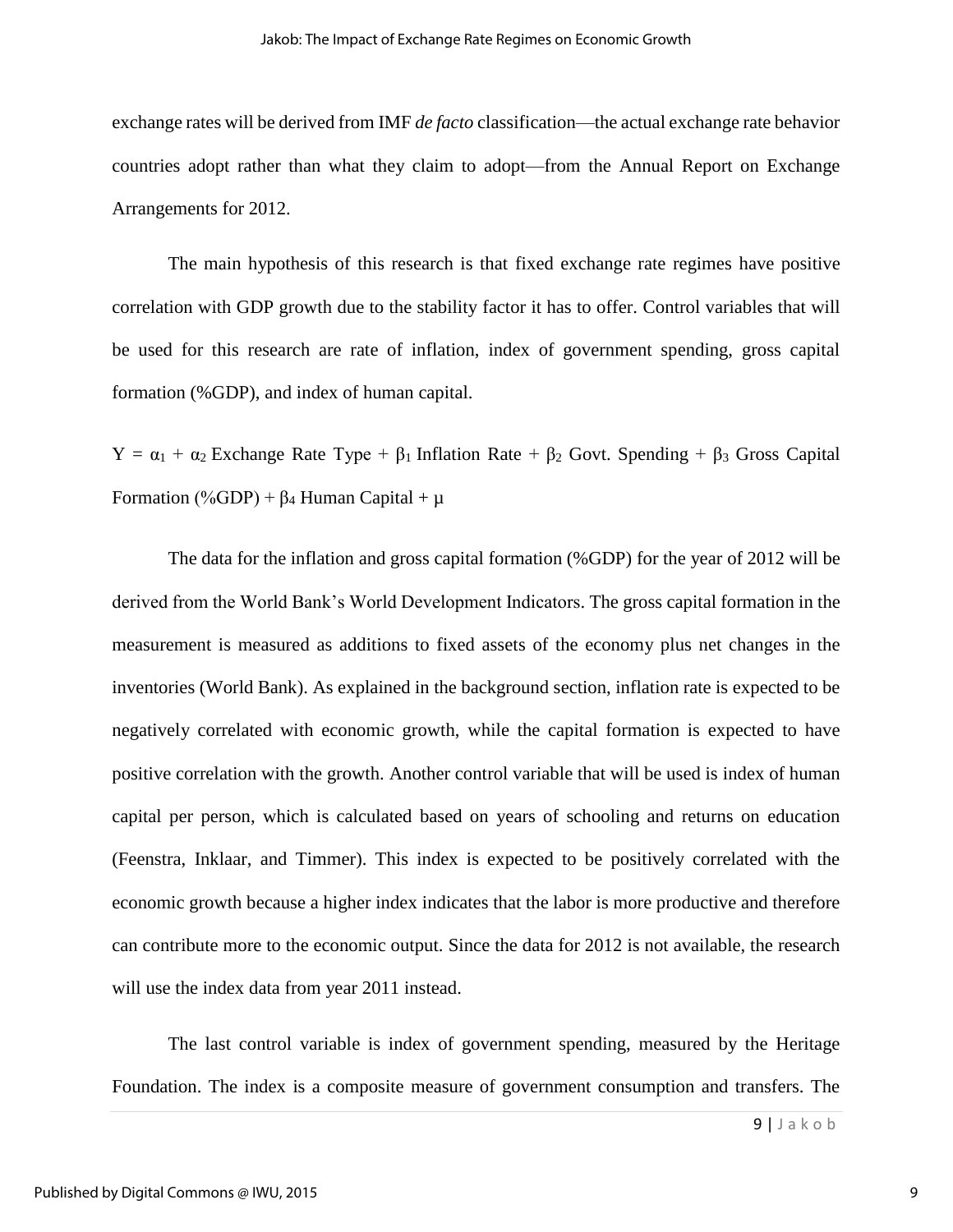method of measurement is non-linear, which means that the government spending that is close to zero is lightly penalized while levels of government spending that exceed 30 percent of GDP lead to much worse scores in a quadratic fashion (for example, doubling spending yields four times less freedom). The equation that is used is:

$$
GE_i = 100 - \alpha (Expenditures_i)^2
$$

where GE<sub>i</sub> represents the government expenditure score in country i; Expenditures<sub>i</sub> represents the total amount of government spending at all levels as a portion of GDP (between 0 and 100); and  $\alpha$  is a coefficient to control for variation among scores (set at 0.03). The minimum component score is zero (The Heritage Foundation). Therefore, the higher the index is, the less the government spending as a percentage of GDP is, and hence the higher GDP growth is expected. The index that will be used will be derived from the 2013 index which measures the government spending from the second half of 2011 and the first half of 2012.

The following is the descriptive statistics for the variables used in the study:

| <b>Expected</b><br><b>Sign</b> | <b>Variables</b>                  | N  | <b>Minimum</b> | <b>Maximum</b> | Mean    | Std.<br><b>Deviation</b> |  |  |  |
|--------------------------------|-----------------------------------|----|----------------|----------------|---------|--------------------------|--|--|--|
|                                | <b>Dependent Variable</b>         |    |                |                |         |                          |  |  |  |
|                                | GDPGrowth                         | 74 | $-0660$        | 0.1440         | .029649 | .0348128                 |  |  |  |
|                                | <b>Independent Variables</b>      |    |                |                |         |                          |  |  |  |
| $(+)$ if<br>fixed              | ExchangeRate                      | 74 | 0 (Flexible)   | 1 (Fixed)      | .28     | .454                     |  |  |  |
|                                | Inflation                         | 74 | $-.027$        | .141           | .03315  | .032906                  |  |  |  |
| $\qquad \qquad$                | Govt.<br>Spending                 | 74 | 0.00           | 92.40          | 57.4446 | 24.31805                 |  |  |  |
| $+$                            | <b>Gross Capital</b><br>Formation | 74 | .130           | .490           | .23378  | .067127                  |  |  |  |
| $\ddot{}$                      | Human<br>Capital                  | 74 | 1.28           | 3.62           | 2.7452  | .48427                   |  |  |  |

**Table 1: Variable Definitions and Summary Statistics**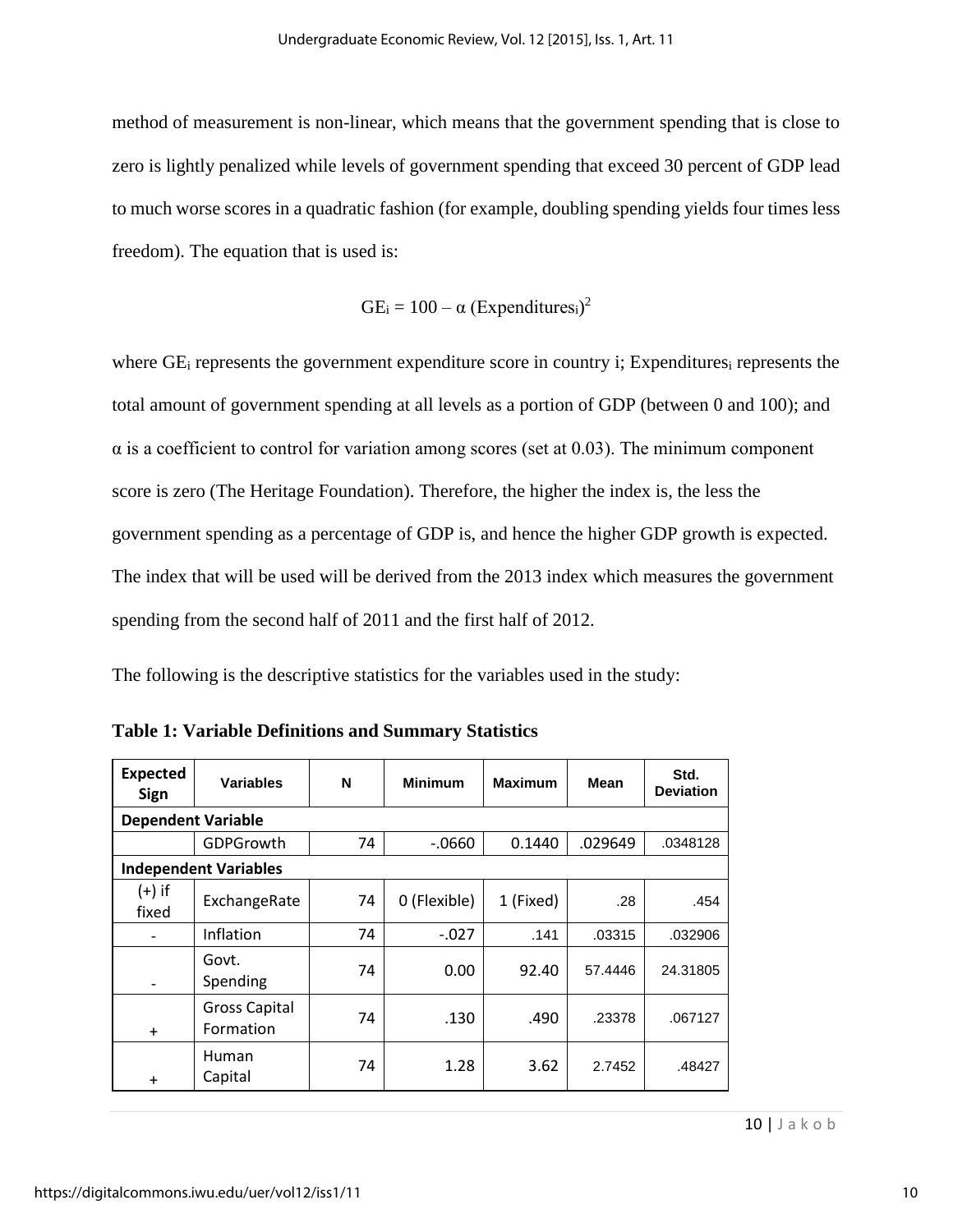# **Results**

| <b>Expected</b><br>Sign                         | Variable                                    | <b>Model</b><br>A | <b>Model B</b> | Model C    |
|-------------------------------------------------|---------------------------------------------|-------------------|----------------|------------|
|                                                 |                                             | 0.005             | 0.007          | $0.017**$  |
| $+$                                             | <b>Fixed ER</b>                             | (0.718)           | (1.038)        | (2.116)    |
|                                                 | <b>Inflation</b>                            | 0.142             | $0.154**$      | $0.288***$ |
|                                                 |                                             | (1.497)           | (1.686)        | (2.642)    |
| $\ddot{}$                                       | <b>Capital</b>                              | 0.075             | 0.077          | $0.181***$ |
|                                                 | <b>Formation</b>                            | (1.600)           | (1.661)        | (3.388)    |
| $\ddot{}$                                       | Index of Govt.                              | $0.001**$         | $0.001***$     |            |
|                                                 | <b>Spending</b>                             | (5.381)           | (6.072)        |            |
|                                                 | <b>Index of Human</b>                       | $-0.004$          |                |            |
| $\ddot{}$                                       | <b>Capital</b>                              | (0.539)           |                |            |
| Adjusted $R^2$                                  |                                             | 0.4884            | 0.489          | 0.227      |
| Sample Size                                     |                                             | 74                | 74             | 74         |
| Values in parentheses are absolute t-statistics |                                             |                   |                |            |
| **                                              | indicates significance at the .05 level     |                   |                |            |
|                                                 | *** indicates significance at the .01 level |                   |                |            |

## **Table 2: Regression Results: Dependent Variable is GDP Growth**

When all of the control variables are used in the regression (Model A), it turns out that exchange rates are not statistically significant. Moreover, aside from the index of government spending which is significant at 0.01 level, the rest of the control variables are not significant in this model. Even though the index for government spending may play a role in GDP growth, the coefficient is surprisingly small (0.001). Moreover, in addition to its insignificance, the index of human capital is shown to have negative correlation with the GDP growth, which is unexpected because both of them are assumed to be positively correlated. One factor that can potentially cause this situation is the limit of the sample size.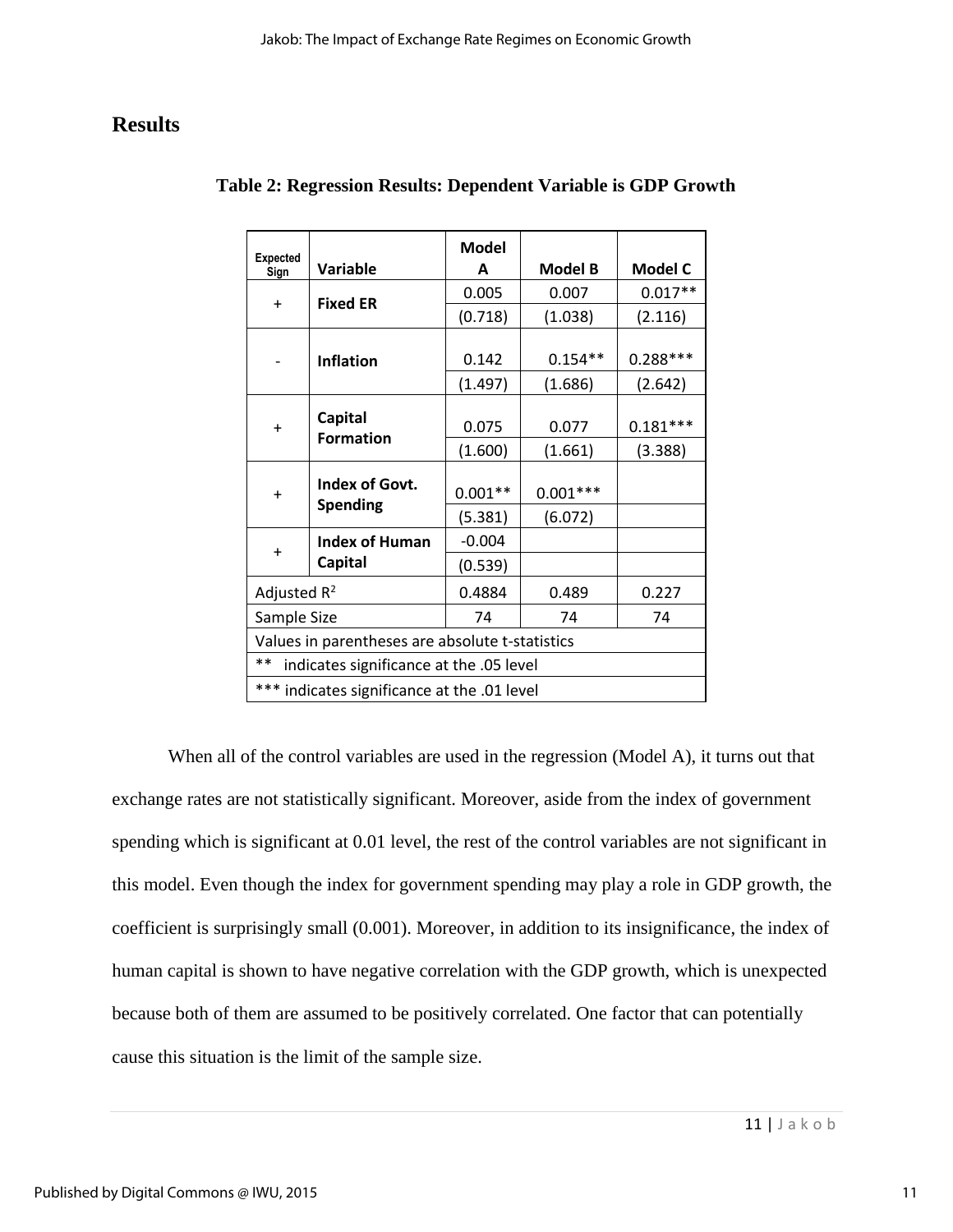Because the result is unsatisfying, I decided to leave the index of human capital out of model B due to the highest significance value (.591). This value indicates a relatively high probability of being wrong if I reject the null hypothesis. Therefore, I should accept the null hypothesis that index of human capital does not affect GDP growth, and exclude this index from the regression.

Model B shows a better result with an additional control variable becomes significant, even though the exchange rate is still insignificant. However, when one more of the control variable is left out (the index of government spending), all of the variables are significant as shown in model C. In this regression, exchange rate regimes do play a role in determining economic growth. Countries that adopt fixed exchange rate regimes experience 1.7% higher economic growth compared to the countries that adopt more flexible exchange rate regimes. This finding resonates with my hypothesis as well as the result presented by De Grauwe and Schnabl (2004) that showed that countries in Central and Eastern Europe that were under peg regimes outperformed other countries in terms of their economic output.

Finding in Model C, research projects in the past, as well as a number of literature reviews indicate that stability factor associated with the exchange rate whose value is not determined by the exchange market play an important role in spurring economic growth in a country. This is mainly because stable currency can create a predictable climate for investments and tradable goods sector, therefore encouraging more business transactions. However, this model does not explain if it is certainly the stability factor or other advantages associated with the fixed exchange rate regime that might impact the economic growth instead. It just simply predicts that countries with fixed regimes outperform those with flexible regimes.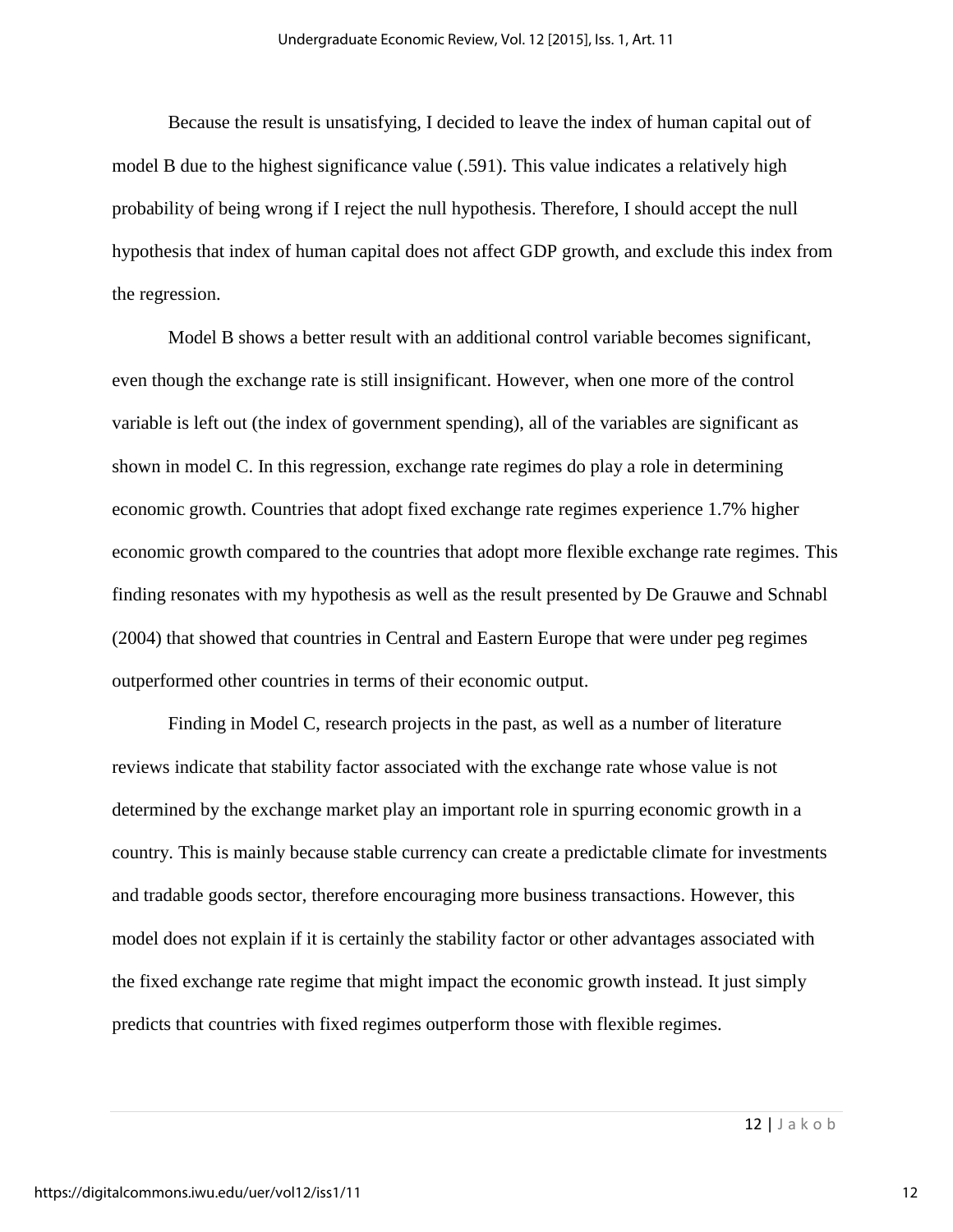As expected, capital formation is positively correlated with economic growth. For every percentage point increase in gross capital formation (%GDP), GDP growth will increase 0.181%. However, in contrast to my theoretical prediction, inflation rate is not negatively correlated with GDP growth. This research finds that there is 0.288% increase in GDP for every 1% increase in inflation. The Balassa-Samuelson effect that might have taken place in a number of developing countries could be the driving factor of this positive correlation. This effect underlines that high productivity growth that is experienced by some countries will lead to higher wages and eventually higher prices in non-traded goods. Therefore, it will result in inflation. Inflation tends to rise faster in emerging economies which have more room for productivity improvement compared to the developed economies (Investopedia). Therefore, the positive correlation between inflation and GDP growth in the Model C can potentially be impacted by the high productivity growth experienced by some emerging economies in the sample countries.

When the index of government spending is left out in Model C, the adjusted  $\mathbb{R}^2$  value dropped down for more than 50% from 0.489 in Model B to only 0.227 in Model C. One suspicion could be that there is a Multicollinearity in the model. This occurs when there are two or more explanatory variables that are correlated. However, the standard errors of the estimated coefficients in the three models are relatively small and the t-statistics values are not small. Therefore, Multicollinearity might not be the main problem and this drop in adjusted  $\mathbb{R}^2$  might be caused by the limited sample size which made the data to be relatively sensitive to slight changes in the models.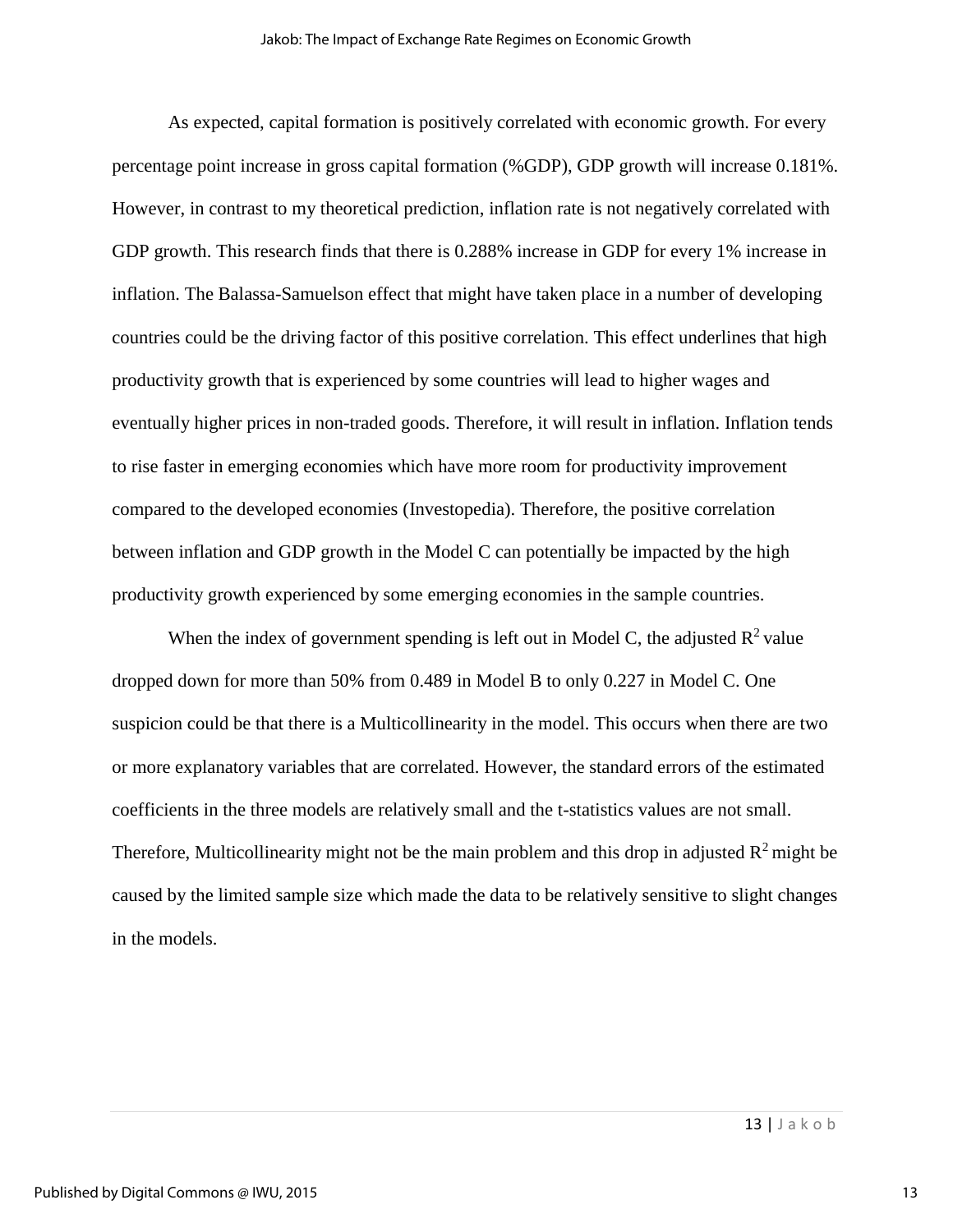## **Conclusions**

The main purpose of this research is to analyze if there is correlation between exchange rate regimes and GDP growth. It is found that there is indeed a significantly positive correlation between fixed regimes and economic growth, by using inflation rate and gross capital formation as a percentage of GDP as the control variables. One assumption that can be made to explain this relationship is due to the stability factor that a fixed regime has to offer. The more stable the currency is, the more confident the investors and the traders are in conducting business in the country. Therefore, the higher economic output can be produced.

However, for future reference, this correlation can be predicted with more accuracy if a study on exchange rate is conducted for longer time period (panel data analysis) as opposed to just a specific year (cross sectional). The main reason is because economic situation in a given year might be heavily influenced by recession, export boom, natural disaster, or political turmoil, whose impact on economy can overpower the positive or negative impacts from the choice of exchange rate regime itself. Therefore, if the study on exchange rate regime is conducted within 10-20 years' time span, the effects from the above-mentioned occurrences will not be very dominant and the regression result will be more accurate.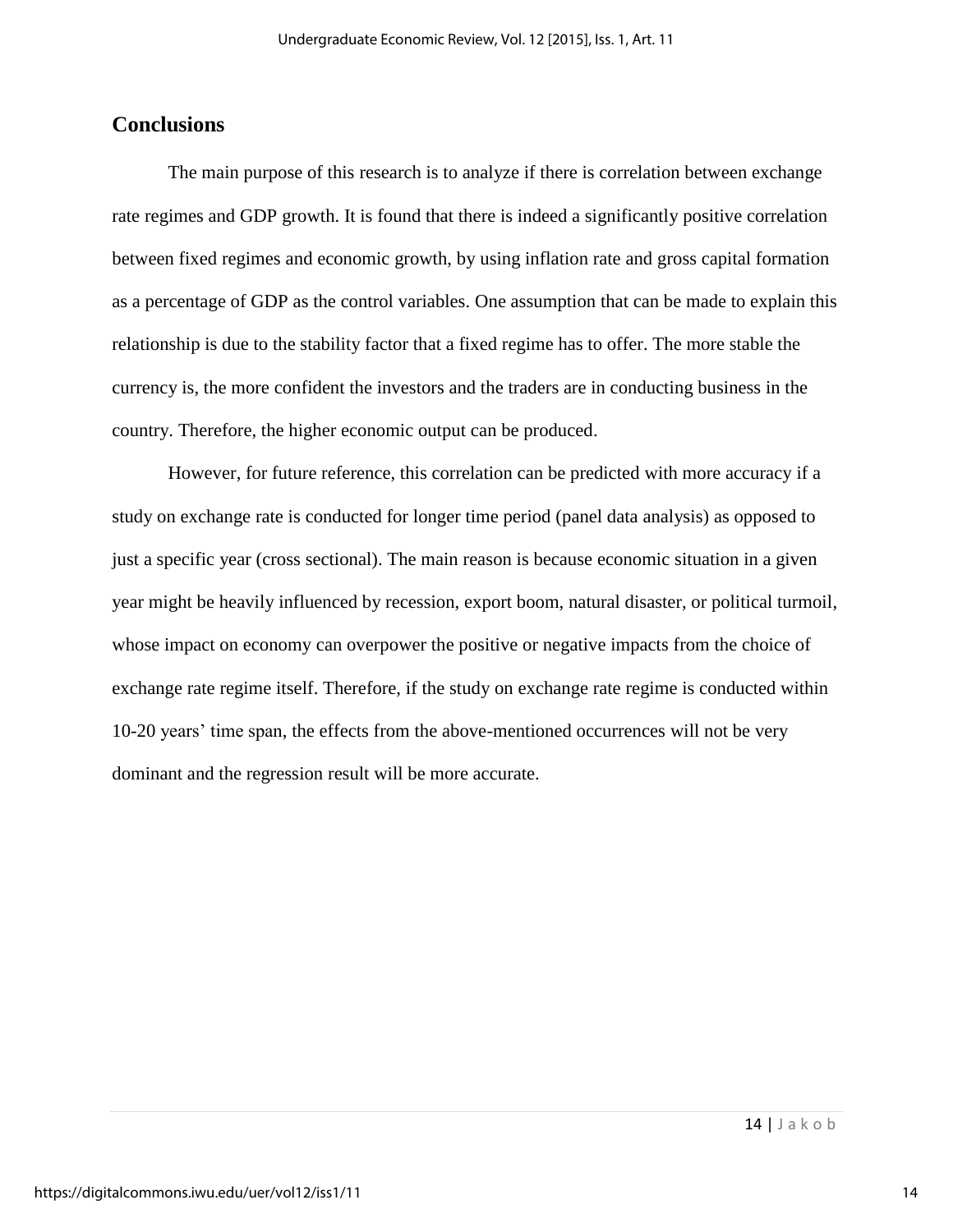# **Appendix**

# **1. List of Countries**

|                          | Fixed                    | <b>FlexibleFloat and</b> | <b>Inflation Rate</b> | <b>GDP Growth</b> | Index of Govt. | Index of             | <b>Capital Form</b> |
|--------------------------|--------------------------|--------------------------|-----------------------|-------------------|----------------|----------------------|---------------------|
| Country                  |                          | <b>Pegged Float</b>      | (%)                   | (%)               | Spend.         | <b>Human Capital</b> | (%                  |
| Afghanistan              |                          | Managed Floating         | 8.3                   | 14.4              | 83.2           | 2.819                | 17                  |
| Australia                |                          | <b>Free Floating</b>     | 1.9                   | 3.7               | 62.8           | 3.389                | 29                  |
| Austria                  |                          | <b>Free Floating</b>     | 1.9                   | 0.9               | 23.5           | 2.840                | 24                  |
| Azerbajian               |                          | Stabilized Arrange.      | 1.4                   | 2.2               | 67.8           |                      | 22                  |
| Bahamas, The             | <b>Conventional Peg</b>  |                          | 2.6                   | $\mathbf{1}$      | 84.9           |                      | 28                  |
| Bahrain                  | <b>Conventional Peg</b>  |                          | 2.2                   | 3.6               | 72.4           | 2.857                | 20                  |
| Belgium                  |                          | <b>Free Floating</b>     | 2.1                   | 0.1               | 14.5           | 3.060                | 24                  |
| Belize                   | <b>Conventional Peg</b>  |                          | 1.9                   | 3.8               | 72.6           | 2.852                | 16                  |
| Bolivia                  |                          | Stabilized Arrange.      | 6.9                   | 5.2               | 64.1           | 2.907                | 18                  |
| Bosnia and Herzegovina   | <b>Currency Board</b>    |                          | 1.1                   | $-1.2$            | 26.9           |                      | 19                  |
| Botswana                 |                          | <b>Crawling Peg</b>      | 1.1                   | 4.3               | 65.1           | 2.846                | 39                  |
| Brazil                   |                          | Managed Floating         | 4.9                   | $\mathbf{1}$      | 54.8           | 2.447                | 18                  |
| <b>Bulgaria</b>          | <b>Currency Board</b>    |                          | 1.6                   | 0.5               | 64.2           | 2.900                | 22                  |
| Cambodia                 |                          | Stabilized Arrange.      | 1.4                   | 7.3               | 88.4           | 1.857                | 18                  |
| Canada                   |                          | <b>Free Floating</b>     | 1.7                   | 1.7               | 44.8           | 3.379                | 25                  |
| Central African Republic | <b>Conventional Peg</b>  |                          | 2.7                   | 4.1               | 92.4           | 1.638                | 15                  |
| Chile                    |                          | <b>Free Floating</b>     | 1.3                   | 5.4               | 83.7           | 2.968                | 25                  |
| China                    |                          | Craw-like Arrange.       | $\overline{2}$        | 7.7               | 83.3           | 2.579                | 49                  |
| Congo, Rep. of           | <b>Conventional Peg</b>  |                          | $-1.2$                | 3.8               | 60.1           | 2.156                | 26                  |
| Cyprus                   |                          | <b>Free Floating</b>     | 1.6                   | $-2.4$            | 32.7           | 2.947                |                     |
| Czech Republic           |                          | <b>Free Floating</b>     | 1.4                   | $-0.8$            | 43.5           | 3.386                | 26                  |
| Denmark                  | <b>Conventional Peg</b>  |                          | 2.5                   | $-0.7$            | 5.9            | 2.927                | 19                  |
| Djibouti                 | <b>Currency Board</b>    |                          | 6.1                   | 3                 | 48.8           |                      |                     |
| Dominica                 | <b>Currency Board</b>    |                          | 2.7                   | $-1.4$            | 50.1           | 2.393                | 14                  |
| Ecuador                  | No separate legal tender |                          | 5                     | 5.2               | 47.3           | 2.591                | 28                  |
| Egypt                    |                          | Craw-like Arrange.       | 12.4                  | 2.2               | 69.4           | 2.307                | 16                  |
| El Salvador              | No separate legal tender |                          | 1                     | 1.9               | 85.4           | 2.530                | 14                  |
| Estonia                  |                          | <b>Free Floating</b>     | 2.7                   | 4.7               | 56.2           | 3.307                | 29                  |
| Finland                  |                          | <b>Free Floating</b>     | 2.6                   | $-1.5$            | 12.2           | 2.924                | 22                  |
| France                   |                          | <b>Free Floating</b>     | 1.2                   | 0.3               | 5.6            | 3.040                | 23                  |
| Gabon                    | <b>Conventional Peg</b>  |                          | -2.7                  | 5.6               | 80.1           | 2.590                | 32                  |
| Germany                  |                          | <b>Free Floating</b>     | 1.5                   | 0.4               | 37.3           | 3.320                | 19                  |
| Greece                   |                          | <b>Free Floating</b>     | 0.1                   | $-6.6$            | 24.7           | 3.071                | 14                  |
| Honduras                 |                          | Craw-like Arrange.       | $\overline{4}$        | 3.9               | 79.2           | 2.385                | $26\,$              |
| Hong Kong                | <b>Currency Board</b>    |                          | 3.7                   | 1.5               | 88.9           | 3.013                | 25                  |
| Iceland                  |                          | Managed Floating         | 3.1                   | 1.1               | 36.2           | 3.067                | 16                  |
| India                    |                          | Managed Floating         | 7.2                   | 4.7               | 77.9           | 1.930                | 35                  |
| Indonesia                |                          | Craw-like Arrange.       | 4.4                   | 6.3               | 89.2           | 2.080                | 35                  |
| Ireland                  |                          | <b>Free Floating</b>     | $1.3\,$               | $-0.3$            | 28.8           | 3.275                | 16                  |
| Israel                   |                          | <b>Free Floating</b>     | 4.1                   | 3                 | 39.3           | 3.217                | 21                  |
| Italy                    |                          | <b>Free Floating</b>     | 1.6                   | $-2.3$            | 25.3           | 2.827                | 19                  |
| Jamaica                  |                          | Craw-like Arrange.       | 5.1                   | 0.7               | 67.7           | 2.884                | 20                  |
| Japan                    |                          | <b>Free Floating</b>     | $-0.9$                | 1.8               | 45             | 3.269                | 21                  |
| Jordan                   | Conventional Peg         |                          | 4.5                   | 2.7               | 68.8           | 2.772                | 27                  |
| Kenya                    |                          | Managed Floating         | 9.3                   | 4.5               | 73.5           | 2.235                | 22                  |
| Kuwait                   | Conventional Peg         |                          | 5.8                   | 8.3               | 61.5           | 2.163                | 13                  |
| Lebanon                  |                          | Stabilized Arrange.      | 5.5                   | 2.2               | 74.6           |                      | 29                  |
| Libya                    | Conventional Peg         |                          | 18.9                  | 104.5             |                |                      |                     |
| Lithuania                | <b>Currency Board</b>    |                          | 2.6                   | 3.7               | 53.6           | 3.095                |                     |
| Luxembourg               |                          | <b>Free Floating</b>     | 3.5                   | $-0.2$            | 47.1           | 2.945                | 18                  |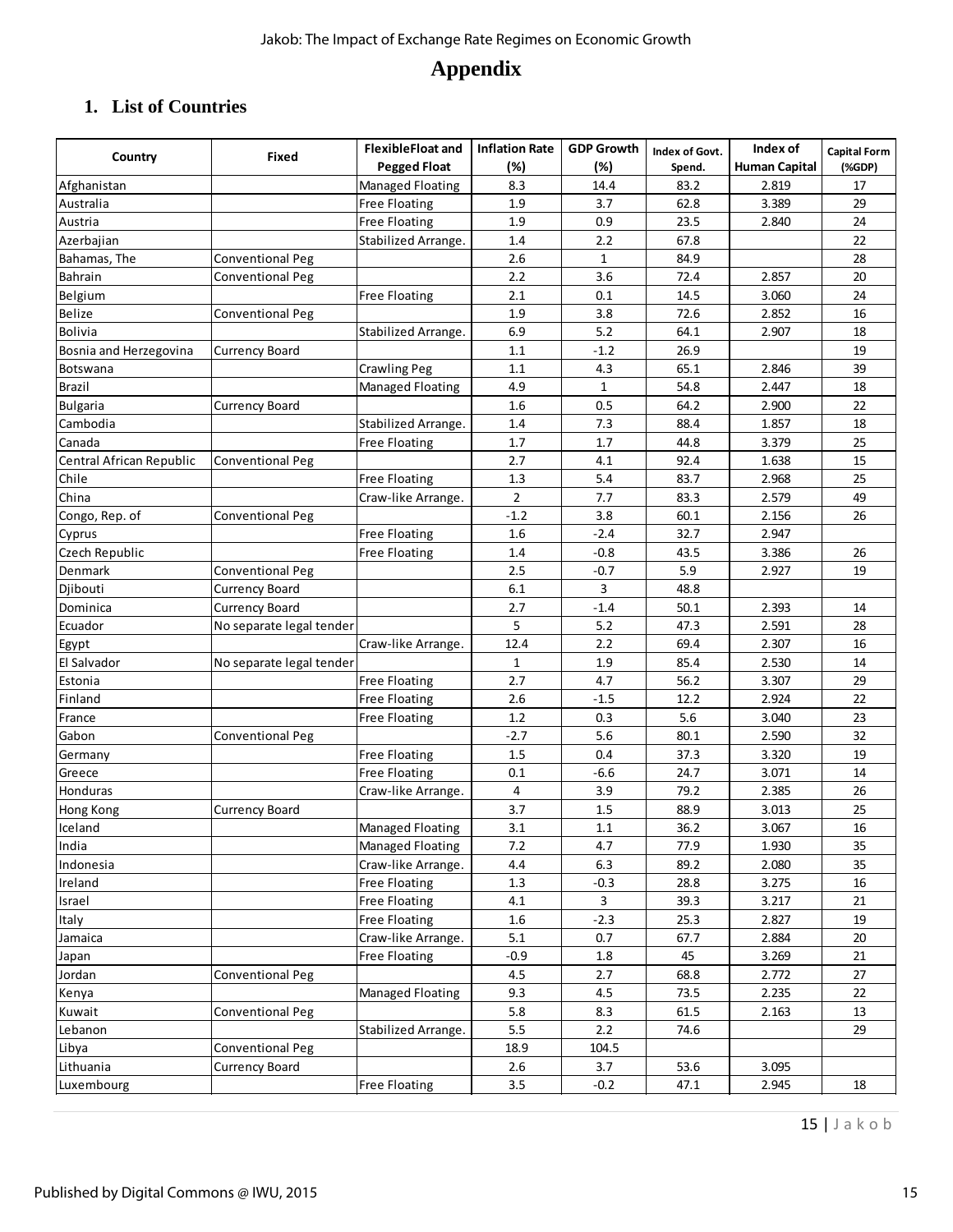| Macedonia<br>Malta    |                          | Stabilized Arrange.     | 0.1          | $-0.4$  | 69.1 |       | 37 |
|-----------------------|--------------------------|-------------------------|--------------|---------|------|-------|----|
|                       |                          | <b>Free Floating</b>    | 2.2          | 1.1     | 44.1 | 3.006 |    |
| Mexico                |                          | <b>Free Floating</b>    | 3.2          | 4       | 79.4 | 2.751 | 23 |
| Micronesia            | No separate legal tender |                         | 4.7          | 0.4     | 0    |       |    |
| Morocco               | <b>Conventional Peg</b>  |                         | 0.4          | 2.7     | 64.3 | 1.893 | 35 |
| Namibia               | <b>Conventional Peg</b>  |                         | 12.9         | 5.2     | 71.5 | 2.129 | 27 |
| Nepal                 | <b>Conventional Peg</b>  |                         | 6.6          | 4.9     | 89.2 | 1.712 | 34 |
| Netherlands           |                          | <b>Free Floating</b>    | 1.3          | $-1.6$  |      | 3.143 | 19 |
| New Zealand           |                          | <b>Managed Floating</b> | $-0.5$       | 2.5     | 33.2 | 3.519 | 20 |
| Nicaragua             |                          | <b>Crawling Peg</b>     | 7.6          | 5       | 65.1 |       | 23 |
| Niger                 | <b>Conventional Peg</b>  |                         | 0.5          | 11      | 80.1 | 1.279 | 35 |
| Norway                |                          | <b>Free Floating</b>    | 2.8          | 2.9     | 40.3 | 3.420 | 25 |
| Oman                  | <b>Conventional Peg</b>  |                         | 5.4          | 5.8     | 69.1 |       | 25 |
| Peru                  |                          | <b>Managed Floating</b> | 2.1          | 6       | 89.1 | 2.727 | 27 |
| Phillipines           |                          | <b>Managed Floating</b> | 1.9          | 6.8     | 90.2 | 2.730 | 18 |
| Poland                |                          | <b>Free Floating</b>    | 2.2          | 1.8     | 43   | 2.902 | 21 |
| Portugal              |                          | <b>Free Floating</b>    | $-0.4$       | $-3.3$  | 28.3 | 2.565 | 17 |
| Qatar                 | <b>Conventional Peg</b>  |                         | 5.7          | 6       | 81.2 | 2.424 | 29 |
| Romania               |                          | <b>Managed Floating</b> | 5.2          | 0.4     | 62.2 | 3.001 | 27 |
| Saudi Arabia          | <b>Conventional Peg</b>  |                         | 3.6          | 5.8     | 52.2 | 2.648 | 26 |
| Singapore             |                          | Craw-like Arrange.      | 1.5          | 2.5     | 91.3 | 2.765 | 30 |
| Slovakia              |                          | <b>Free Floating</b>    | 1.3          | 1.6     | 58   | 3.167 | 21 |
| Slovenia              |                          | <b>Free Floating</b>    | 0.3          | $-2.6$  | 22.3 | 3.276 | 19 |
| South Africa          |                          | Managed Floating        | 4.5          | 2.5     | 69.2 | 2.645 | 19 |
| South Korea           |                          | Managed Floating        | 1            |         | 72.8 | 3.347 | 31 |
| Spain                 |                          | <b>Free Floating</b>    | 0.2          | $-2.1$  | 43   | 3.013 | 20 |
| Sri Lanka             |                          | Managed Floating        | 8.9          | 6.3     | 86.5 | 3.161 | 30 |
| Sweden                |                          | <b>Free Floating</b>    | 1.1          | $-0.3$  | 21   | 3.244 | 23 |
| Thailand              |                          | Managed Floating        | 0.2          | 7.7     | 83.7 | 2.412 | 30 |
| Tunisia               |                          | Craw-like Arrange.      | 4.4          | 4.7     | 63.7 | 2.385 | 24 |
| Turkey                |                          | Managed Floating        | 6.9          | 2.1     | 64.9 | 2.357 | 20 |
| Turkmenistan          | <b>Conventional Peg</b>  |                         | 8.3          | 11.1    | 91.7 |       | 47 |
| Ukraine               |                          | Stabilized Arrange.     | 8.2          | 0.2     | 29.4 | 3.160 | 20 |
| United Arab Emirates  | Conventional Peg         |                         | $2.4\,$      | 4.7     | 85.1 |       | 22 |
| <b>United Kingdom</b> |                          | <b>Free Floating</b>    | 1.7          | 0.7     | 27.7 | 2.823 | 17 |
| <b>United States</b>  |                          | <b>Free Floating</b>    | 1.8          | 2.3     | 47.8 | 3.619 | 20 |
| Venezuela             | <b>Conventional Peg</b>  |                         | 14.1         | $5.6\,$ | 50.6 | 2.343 | 27 |
| Vietnam               |                          | Stabilized Arrange.     | 10.9         | $5.2$   | 72.4 | 2.165 | 27 |
| Zimbabwe              | No separate legal tender |                         | $\mathbf{3}$ | 10.6    | 66.4 | 2.482 | 14 |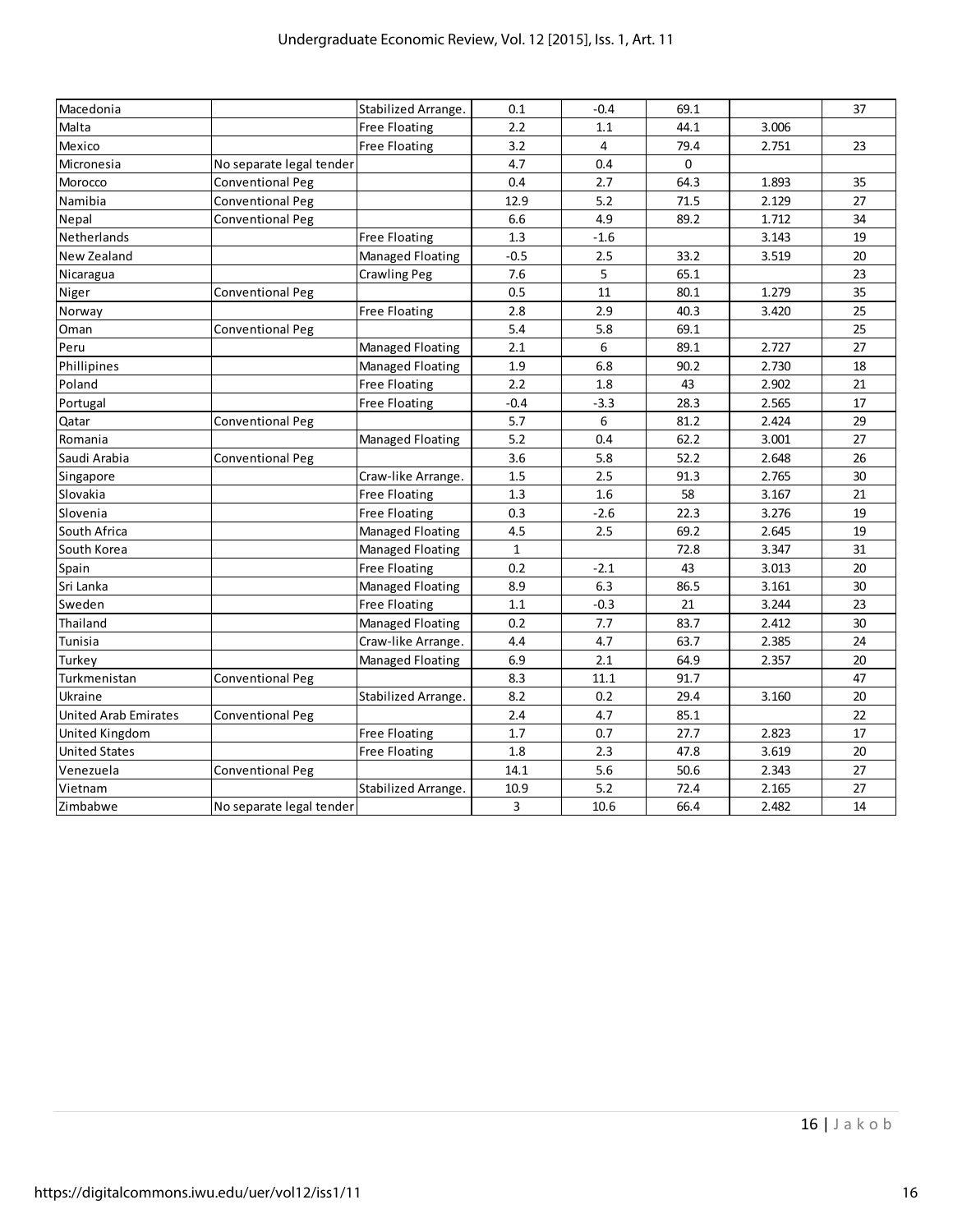## **2. Regression Results**

# **Model A**

### **Variables Entered/Removed<sup>a</sup>**

| Model | Variables<br>Entered                                                                         | Variables<br>Removed | Method |
|-------|----------------------------------------------------------------------------------------------|----------------------|--------|
|       | HumanCapital,<br>GrossCapitalFor<br>m, Inflation,<br>FixedExchange<br>Rate,<br>GovtSpendingb |                      | Enter  |

a. Dependent Variable: GDPGrowth

b. All requested variables entered.

#### **Model Summary**

|              |       |          | Adjusted R | Std. Error of the |
|--------------|-------|----------|------------|-------------------|
| <b>Model</b> |       | R Square | Square     | Estimate          |
|              | 720ª. | .519     | 484        | 0250144           |

a. Predictors: (Constant), HumanCapital, GrossCapitalForm, Inflation,

FixedExchangeRate, GovtSpending

**ANOVA<sup>a</sup>**

| Model |            | Sum of Squares | df | Mean Square |        | Sig.              |
|-------|------------|----------------|----|-------------|--------|-------------------|
|       | Regression | .046           | 5  | .009        | 14.678 | .000 <sup>b</sup> |
|       | Residual   | .043           | 68 | .001        |        |                   |
|       | Total      | .088           | 73 |             |        |                   |

a. Dependent Variable: GDPGrowth

b. Predictors: (Constant), HumanCapital, GrossCapitalForm, Inflation, FixedExchangeRate,

GovtSpending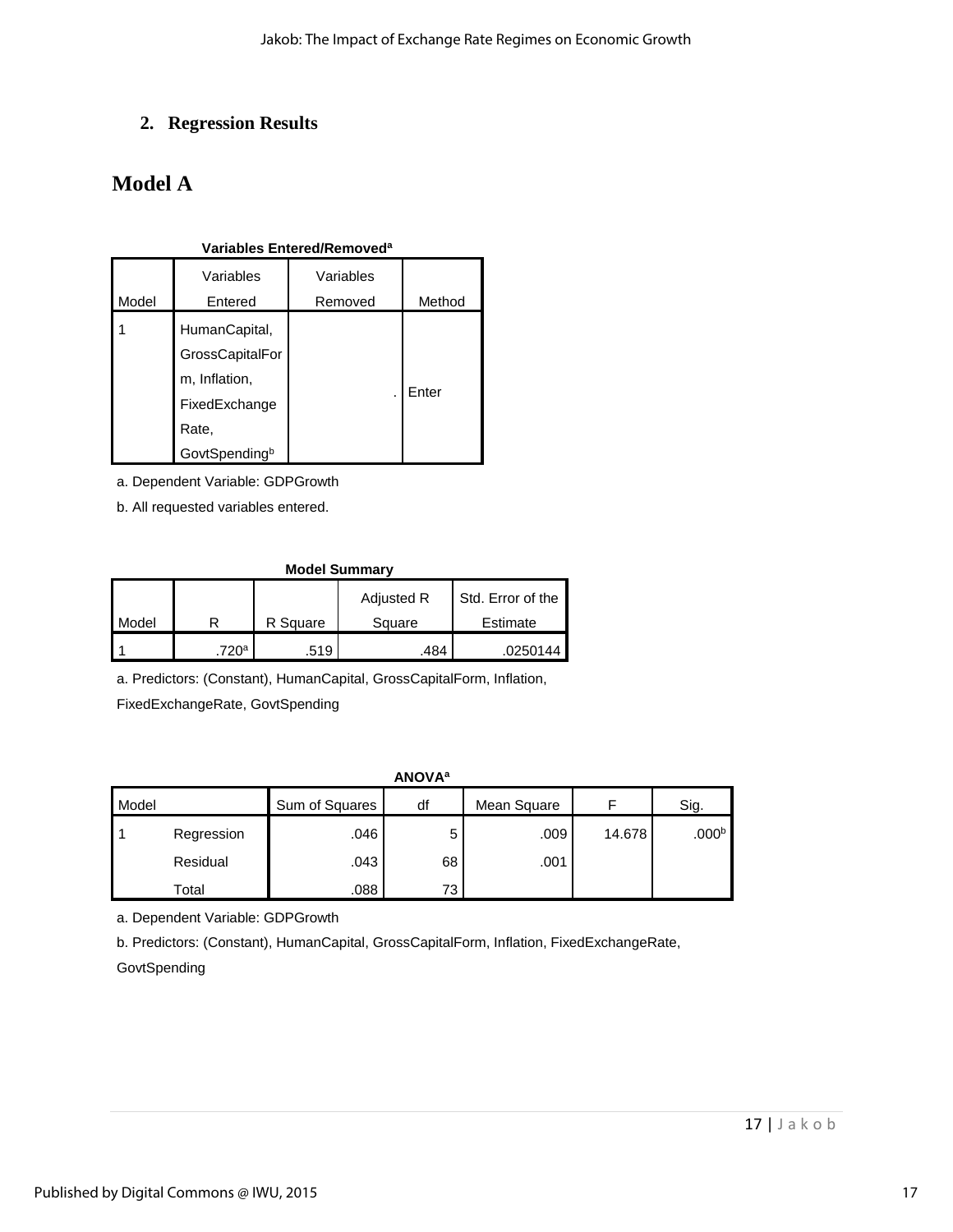|       |                   | <b>Unstandardized Coefficients</b> |            | Standardized<br>Coefficients |          |      |
|-------|-------------------|------------------------------------|------------|------------------------------|----------|------|
| Model |                   | в                                  | Std. Error | <b>Beta</b>                  |          | Sig. |
| 1     | (Constant)        | $-.028$                            | .030       |                              | $-0.945$ | .348 |
|       | FixedExchangeRate | .005                               | .007       | .069                         | .718     | .475 |
|       | Inflation         | .142                               | .095       | .134                         | 1.497    | .139 |
|       | GrossCapitalForm  | .075                               | .047       | .145                         | 1.600    | .114 |
|       | GovtSpending      | .001                               | .000       | .557                         | 5.381    | .000 |
|       | HumanCapital      | $-.004$                            | .008       | $-060$                       | $-539$   | .591 |

**Coefficients<sup>a</sup>**

a. Dependent Variable: GDPGrowth

# **Model B**

| variables Entered/Removedª |                                                                                |           |        |  |  |  |  |
|----------------------------|--------------------------------------------------------------------------------|-----------|--------|--|--|--|--|
|                            | Variables                                                                      | Variables |        |  |  |  |  |
| Model                      | Entered                                                                        | Removed   | Method |  |  |  |  |
|                            | GovtSpending,<br>Inflation,<br>FixedExchange<br>Rate,<br>GrossCapitalFor<br>mb |           | Enter  |  |  |  |  |

## **Variables Entered/Removed<sup>a</sup>**

a. Dependent Variable: GDPGrowth

b. All requested variables entered.

| <b>Model Summary</b> |      |          |            |                   |  |  |  |  |  |
|----------------------|------|----------|------------|-------------------|--|--|--|--|--|
|                      |      |          | Adjusted R | Std. Error of the |  |  |  |  |  |
| Model                |      | R Square | Square     | Estimate          |  |  |  |  |  |
|                      | 719ª | .517     | .489       | .0248855          |  |  |  |  |  |

a. Predictors: (Constant), GovtSpending, Inflation, FixedExchangeRate, GrossCapitalForm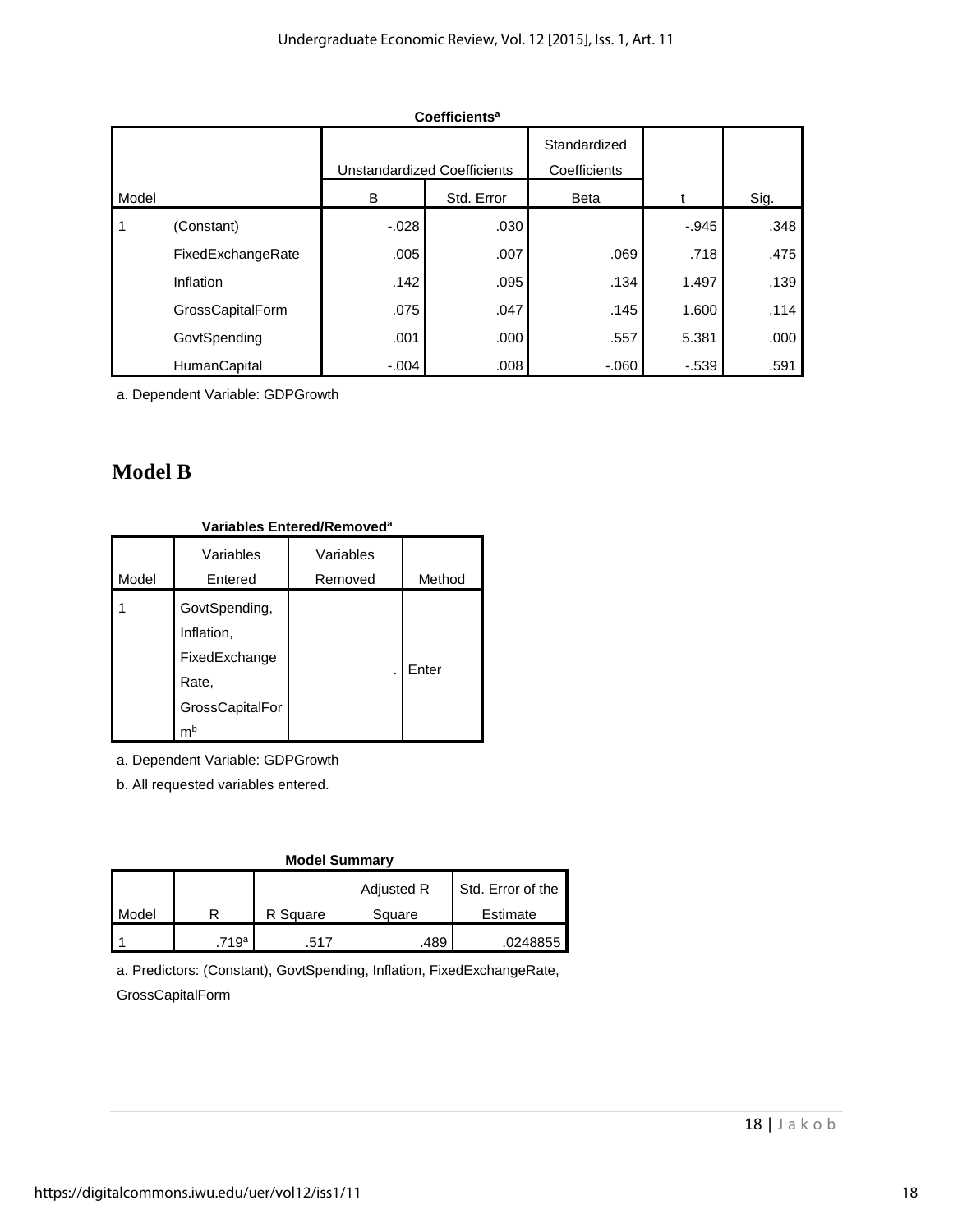|       | <b>ANOVA</b> <sup>a</sup> |                |    |             |        |                   |  |  |  |  |
|-------|---------------------------|----------------|----|-------------|--------|-------------------|--|--|--|--|
| Model |                           | Sum of Squares | df | Mean Square | F      | Sig.              |  |  |  |  |
|       | Regression                | .046           | 4  | .011        | 18.465 | .000 <sup>b</sup> |  |  |  |  |
|       | Residual                  | .043           | 69 | .001        |        |                   |  |  |  |  |
|       | Total                     | .088           | 73 |             |        |                   |  |  |  |  |

a. Dependent Variable: GDPGrowth

b. Predictors: (Constant), GovtSpending, Inflation, FixedExchangeRate, GrossCapitalForm

|       | Coefficients <sup>a</sup> |                             |            |                              |          |      |  |  |  |  |
|-------|---------------------------|-----------------------------|------------|------------------------------|----------|------|--|--|--|--|
|       |                           | Unstandardized Coefficients |            | Standardized<br>Coefficients |          |      |  |  |  |  |
| Model |                           | B                           | Std. Error | <b>Beta</b>                  |          | Sig. |  |  |  |  |
| 1     | (Constant)                | $-.043$                     | .011       |                              | $-3.814$ | .000 |  |  |  |  |
|       | FixedExchangeRate         | .007                        | .007       | .090                         | 1.038    | .303 |  |  |  |  |
|       | Inflation                 | .154                        | .091       | .146                         | 1.686    | .096 |  |  |  |  |
|       | GrossCapitalForm          | .077                        | .047       | .149                         | 1.661    | .101 |  |  |  |  |
|       | GovtSpending              | .001                        | .000       | .579                         | 6.072    | .000 |  |  |  |  |

a. Dependent Variable: GDPGrowth

# **Model C**

#### **Variables Entered/Removed<sup>a</sup>**

| Model | Variables<br>Entered                                       | Variables<br>Removed | Method |
|-------|------------------------------------------------------------|----------------------|--------|
|       | GrossCapitalFor<br>m, Inflation,<br>FixedExchange<br>Rateb |                      | Enter  |

a. Dependent Variable: GDPGrowth

b. All requested variables entered.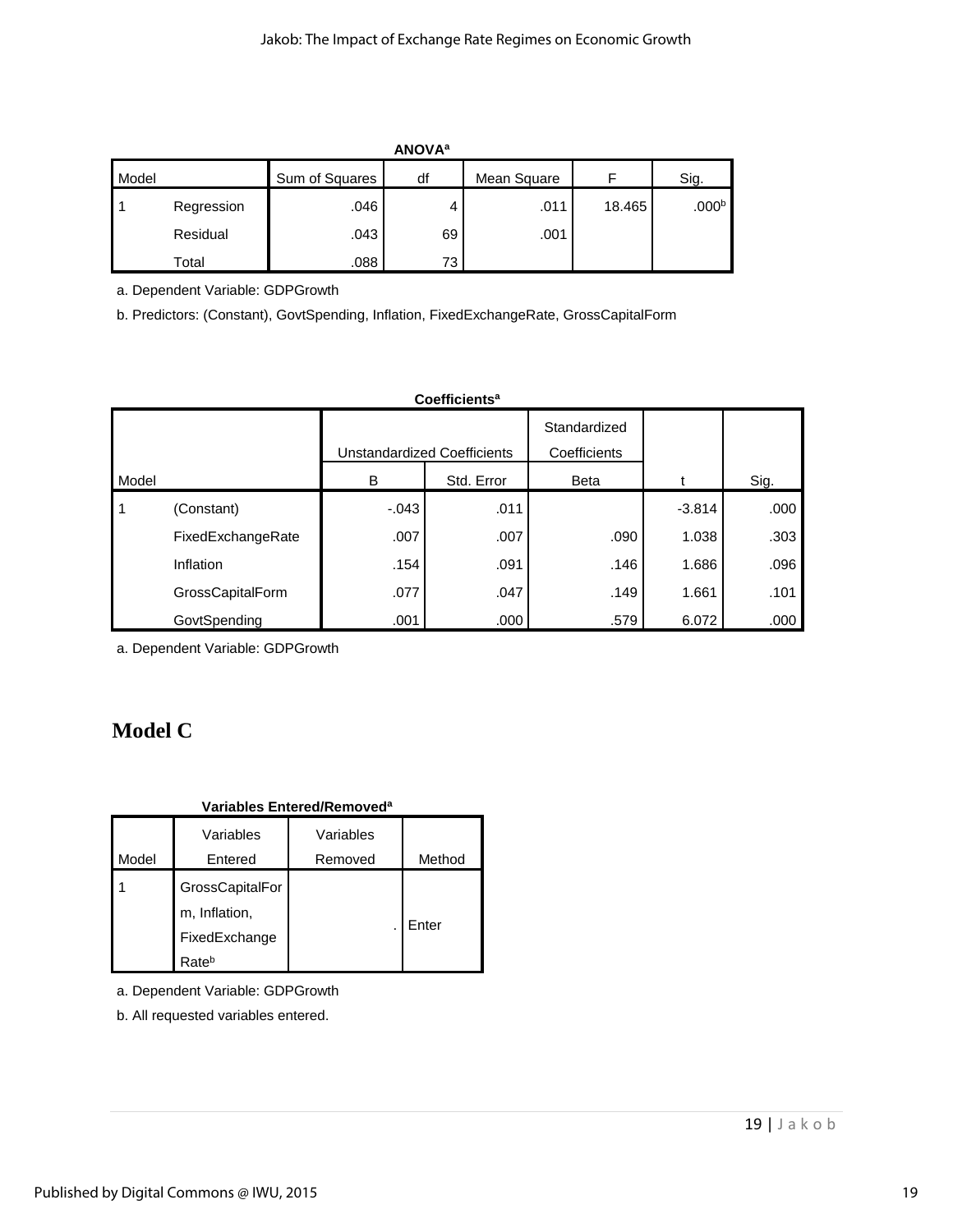| <b>Model Summary</b> |       |          |                   |                   |
|----------------------|-------|----------|-------------------|-------------------|
|                      |       |          | <b>Adjusted R</b> | Std. Error of the |
| Model                |       | R Square | Square            | Estimate          |
|                      | .509a | .259     | າາ:               | .0306045          |

a. Predictors: (Constant), GrossCapitalForm, Inflation,

FixedExchangeRate

| <b>ANOVA</b> <sup>a</sup> |            |                |    |             |       |                   |
|---------------------------|------------|----------------|----|-------------|-------|-------------------|
| Model                     |            | Sum of Squares | df | Mean Square |       | Sig.              |
|                           | Regression | .023           | 3  | .008        | 8.152 | .000 <sup>b</sup> |
|                           | Residual   | .066           | 70 | .001        |       |                   |
|                           | Total      | .088           | 73 |             |       |                   |

a. Dependent Variable: GDPGrowth

b. Predictors: (Constant), GrossCapitalForm, Inflation, FixedExchangeRate

| Coefficients <sup>a</sup> |                   |                             |            |              |          |      |
|---------------------------|-------------------|-----------------------------|------------|--------------|----------|------|
|                           |                   |                             |            | Standardized |          |      |
|                           |                   | Unstandardized Coefficients |            | Coefficients |          |      |
| Model                     |                   | B                           | Std. Error | <b>Beta</b>  |          | Sig. |
| 1                         | (Constant)        | $-.027$                     | .014       |              | $-1.994$ | .050 |
|                           | FixedExchangeRate | .017                        | .008       | .218         | 2.116    | .038 |
|                           | Inflation         | .288                        | .109       | .272         | 2.642    | .010 |
|                           | GrossCapitalForm  | .181                        | .053       | .349         | 3.388    | .001 |

a. Dependent Variable: GDPGrowth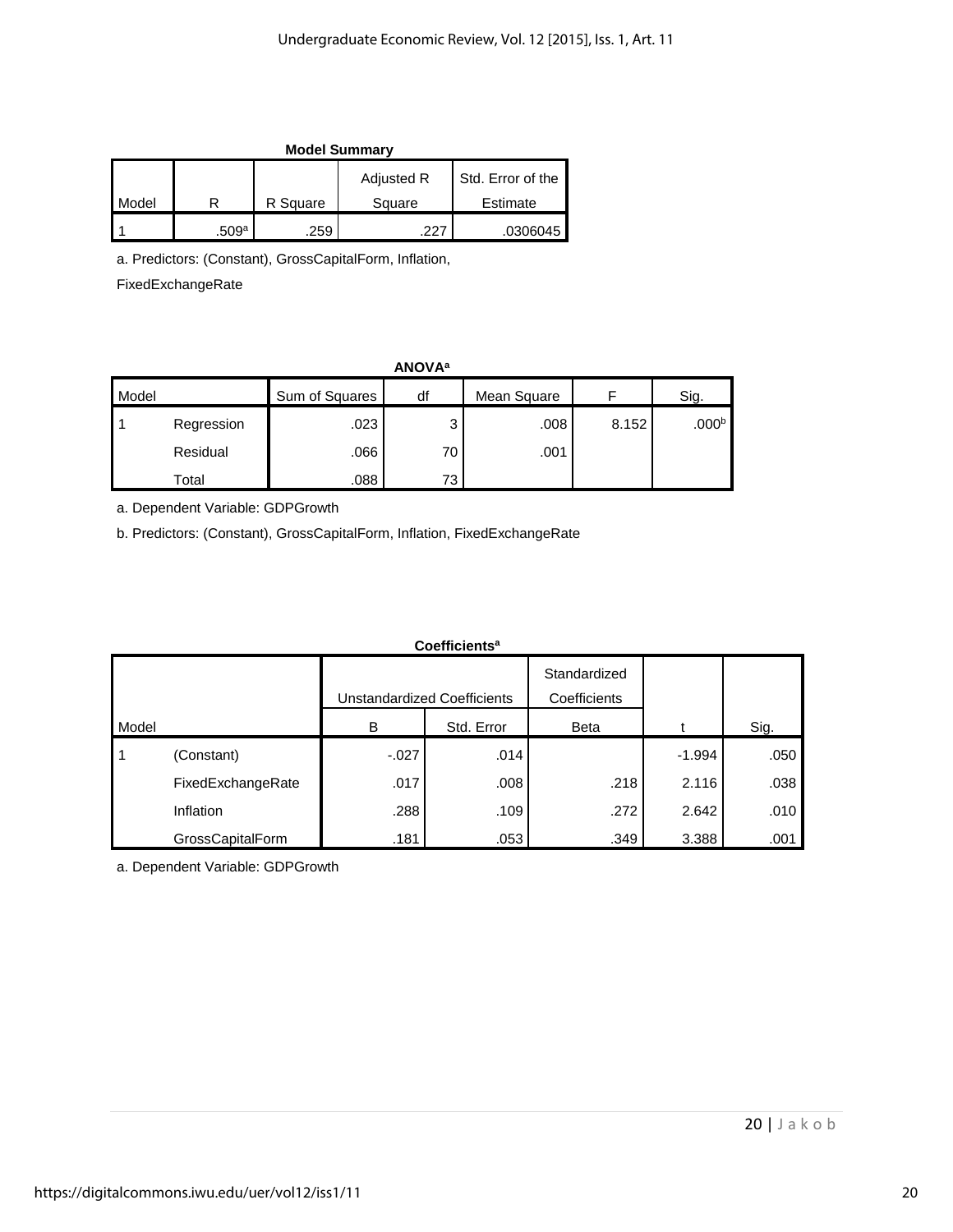## **References**

Barro, Robert J. (1995). Inflation and Economic Growth*. National Bureau of Economic Research Working Paper 5326.* 

Feenstra, Robert C., Inklaar, Robert, Timmer, Marcel P. (2013). *The Next Generation of the Penn World Table.* Retrieved from [www.ggdc.net/pwt](http://www.ggdc.net/pwt)

- Ghosh, Atish R., Gulde, Ann-Marie, Ostry, Jonathan D., & Wolf, Holger. (1996). *Does the Exchange Rate Regime Matter for Inflation and Growth?* Washington, DC: IMF.
- Ghosh, Atish R., Gulde, Anne-Marie, Wolf, Holger C. (2002). *Exchange Rate Regimes: Choices and Consequences.* Massachusetts: The MIT Press.
- Ghosh, Atish R., and Ostry, Jonathan D. (2009). Choosing an Exchange Rate Regime. *IMF Finance and Development.* Retrieved from <http://www.imf.org/external/pubs/ft/fandd/2009/12/ghosh.htm>
- Grauwe, Paul D., and Schnabl, Gunther. (2004). *Exchange Rate Regimes and Macroeconomic Stability in Central and Eastern Europe.* Retrieved from ILLiad.
- Hristova, Kristina Dimitrova. (2012). *Does Economic Freedom Determine Economic Growth? A Discussion of the Heritage Foundation's Index of Economic Freedom.* Unpublished undergraduate thesis, Mount Holyoke College, South Hadley, Massachussets.
- Huang, Haizhou, and Malhotra, Priyanka. (2004). *Exchange Rate Regimes and Economic Growth: Evidence from Developing Asian and Advanced European Economies.* Retrieved from ILLiad.
- International Monetary Fund. (2013). *Annual Report on Exchange Arrangements and Exchange Restrictions.* Washington, DC: IMF, Publication Services.
- Investopedia. (2015). *Balassa-Samuelson Effect.* Retrieved March 25, 2015, from http://www.investopedia.com/terms/b/balassasamuelson-effect.asp
- Levy-yeyati, Eduardo, and Sturzenegger, Federico. (2001). Exchange Rate Regimes and Economic Performance. *IMF Staff Papers, 47.*
- Petreski, Marjan. (2009). Exchange-Rate Regime and Economic Growth: A Review of the Theoretical and Empirical Literature. *Economics Discussion Paper, 31(2009).* Retrieved from http://www.economics-ejournal.org/economics/discussionpapers/2009-31
- Rogoff, Kenneth S., Husain, Aasim M., Mody, Ashoka, Brooks, Robin, & Oomes, Nienke. (2003). Evolution and Performance of Exchange Rate Regimes. *IMF Working Paper.*  Washington, DC: Raghuram Rajan.
- The Heritage Foundation. 2015. 2015 *Index of Economic Freedom: Explore the Data.* Retrieved from http://www.heritage.org/index/explore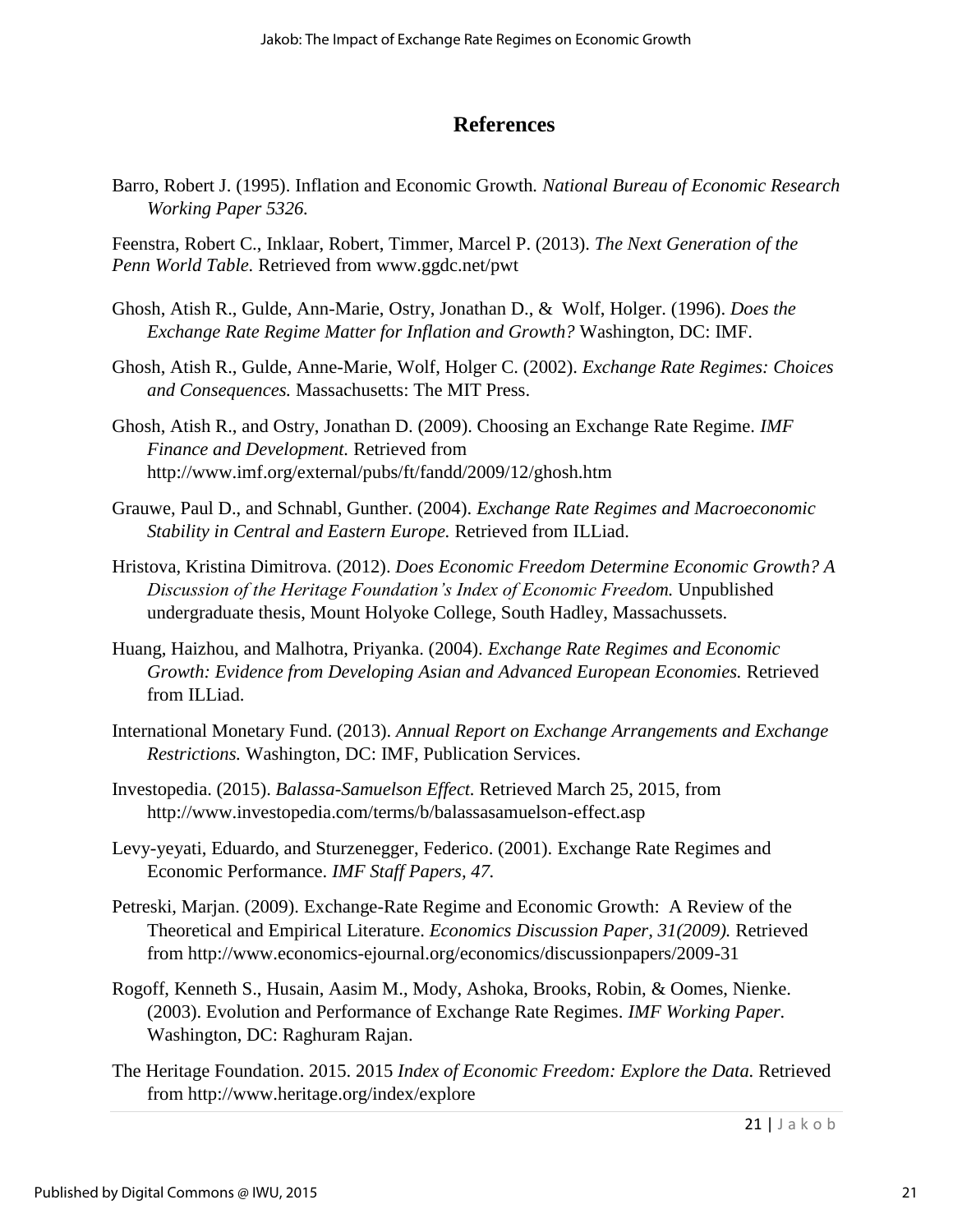- Thirlwall, A.P. (2003). *Trade, the Balance of Payments and Exchange Rate Policy in Developing Countries.* Massachusetts: Edward Elgar Publishing, Inc.
- Umut, Gokhan. (n.d.). *Impact of Human Capital on Economic Growth: A Panel Data Analysis.*  Retrieved from [http://www.academia.edu/1142114/IMPACT\\_OF\\_HUMAN\\_CAPITAL](http://www.academia.edu/1142114/IMPACT_OF_HUMAN_CAPITAL) \_ON\_ECONOMIC\_GROWTH\_A\_PANEL\_DATA\_ANALYSIS
- Waheed, Abdul. (2004). Foreign Capital Inflows and Economic Growth of Developing Countries: A Critical Survey of Selected Empirical Studies. *Journal of Economic Cooperation, 1(2004),* 1-36. Retrieved from http://www.sesrtcic.org/files/article/111.pdf
- World Bank. *World Development Indicators.* Retrieved from [http://data.worldbank.org/indicator](http://data.worldbank.org/indicator%20/NY.GDP.MKTP.KD.ZG/countries)  [/NY.GDP.MKTP.KD.ZG/countries](http://data.worldbank.org/indicator%20/NY.GDP.MKTP.KD.ZG/countries)